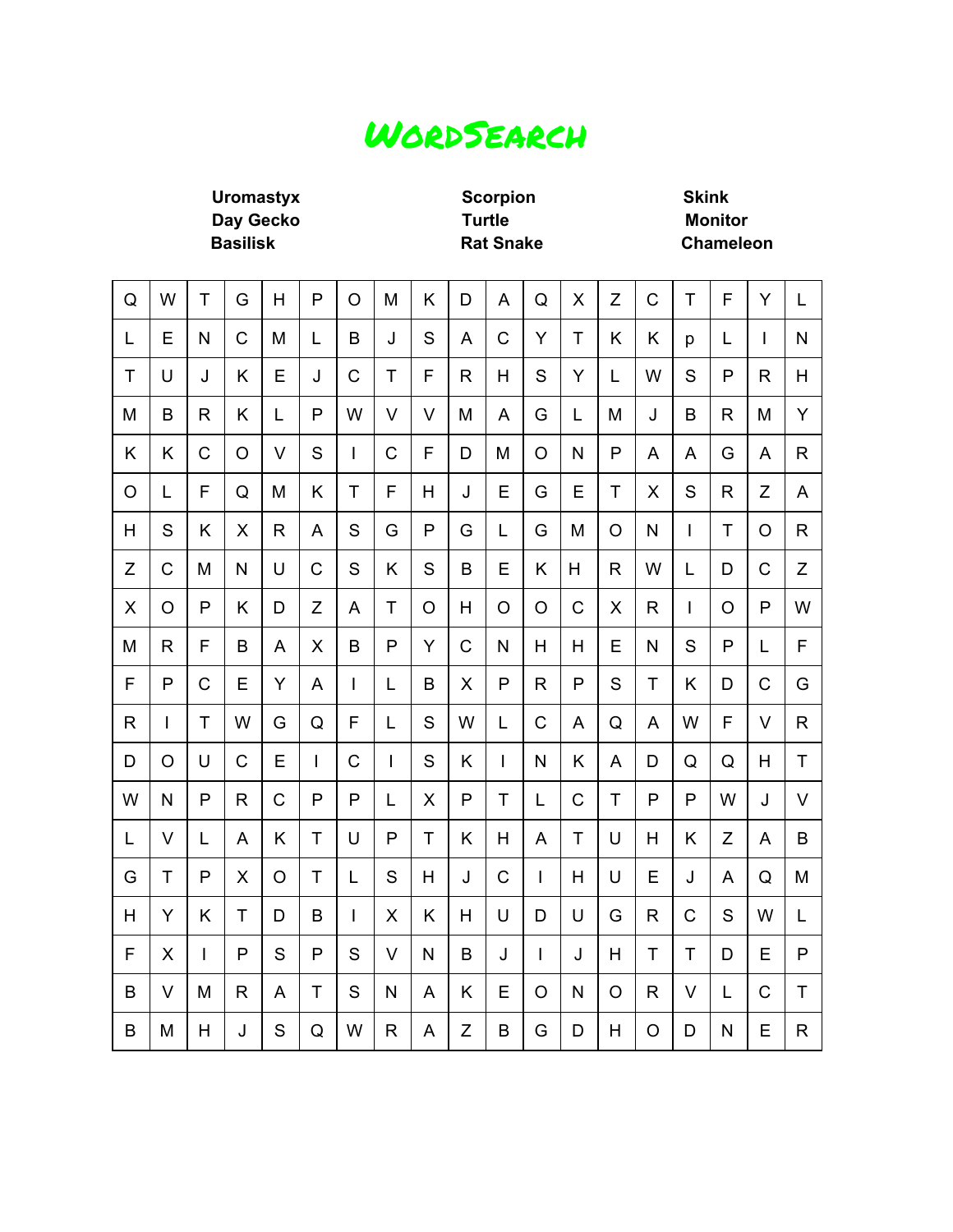

### Answers

|              |           |              |              |                           |               |              |               |                | $\mathsf C$                                                                                                 |   |             |             |           |                                       |             |             |           |
|--------------|-----------|--------------|--------------|---------------------------|---------------|--------------|---------------|----------------|-------------------------------------------------------------------------------------------------------------|---|-------------|-------------|-----------|---------------------------------------|-------------|-------------|-----------|
| $\sf U$      |           |              |              |                           |               |              |               |                | $\boldsymbol{\mathsf{H}}$                                                                                   |   |             |             |           |                                       |             |             |           |
|              | ${\sf R}$ |              |              |                           |               |              |               |                | $\boldsymbol{\mathsf{A}}$                                                                                   |   |             |             |           | $\sf B$                               |             |             |           |
|              |           | $\mathsf O$  |              |                           |               |              |               |                | $\mathsf{M}% _{T}=\mathsf{M}_{T}\!\left( a,b\right) ,\ \mathsf{M}_{T}=\mathsf{M}_{T}$                       |   |             |             |           | $\mathsf A$                           |             |             |           |
|              |           |              | ${\sf M}$    |                           |               |              |               |                | $\mathsf E$                                                                                                 |   |             |             |           | $\mathsf S$                           |             |             |           |
| ${\sf S}$    |           |              |              | $\boldsymbol{\mathsf{A}}$ |               |              |               |                | $\mathsf{L}% _{0}\left( \mathsf{L}_{0}\right) ^{\ast }=\mathsf{L}_{0}\left( \mathsf{L}_{0}\right) ^{\ast }$ |   | M           | $\mathsf O$ | ${\sf N}$ | $\mathbf{I}$                          | $\mathsf T$ | $\mathsf O$ | ${\sf R}$ |
| $\mathsf C$  |           |              |              |                           | ${\mathsf S}$ |              |               |                | $\mathsf E$                                                                                                 |   |             |             |           | L                                     |             |             |           |
| $\mathsf O$  |           |              | D            |                           |               | $\sf T$      |               |                | $\mathsf O$                                                                                                 |   |             |             |           | $\begin{array}{c} \hline \end{array}$ |             |             |           |
| ${\sf R}$    |           |              | $\mathsf A$  |                           |               |              | Y             |                | ${\sf N}$                                                                                                   |   |             |             |           | $\mathbf S$                           |             |             |           |
| $\sf P$      |           |              | Y            |                           |               |              |               | $\mathsf X$    |                                                                                                             |   |             |             |           | K                                     |             |             |           |
| $\mathsf{L}$ |           |              | G            |                           |               |              |               |                |                                                                                                             |   |             |             |           |                                       |             |             |           |
| $\mathsf O$  |           |              | $\mathsf E$  |                           |               |              | ${\mathsf S}$ | K              | $\mathbb{R}^n$                                                                                              | N | $\mathsf K$ |             |           |                                       |             |             |           |
| ${\sf N}$    |           |              | $\mathsf C$  |                           |               |              |               |                |                                                                                                             |   |             |             |           |                                       |             |             |           |
|              |           |              | $\mathsf K$  |                           |               |              |               |                |                                                                                                             |   | $\mathsf T$ |             |           |                                       |             |             |           |
|              |           |              | $\circ$      |                           |               |              |               |                |                                                                                                             |   |             | $\mathsf U$ |           |                                       |             |             |           |
|              |           |              |              |                           |               |              |               |                |                                                                                                             |   |             |             | ${\sf R}$ |                                       |             |             |           |
|              |           |              |              |                           |               |              |               |                |                                                                                                             |   |             |             |           | $\sf T$                               |             |             |           |
|              |           | $\mathsf{R}$ | $\mathsf{A}$ | $\mathsf T$               | S             | $\mathsf{N}$ | $\mathsf A$   | $\mathsf{K}^-$ | $\mathsf E$                                                                                                 |   |             |             |           |                                       | $\mathsf L$ |             |           |
|              |           |              |              |                           |               |              |               |                |                                                                                                             |   |             |             |           |                                       |             | $\mathsf E$ |           |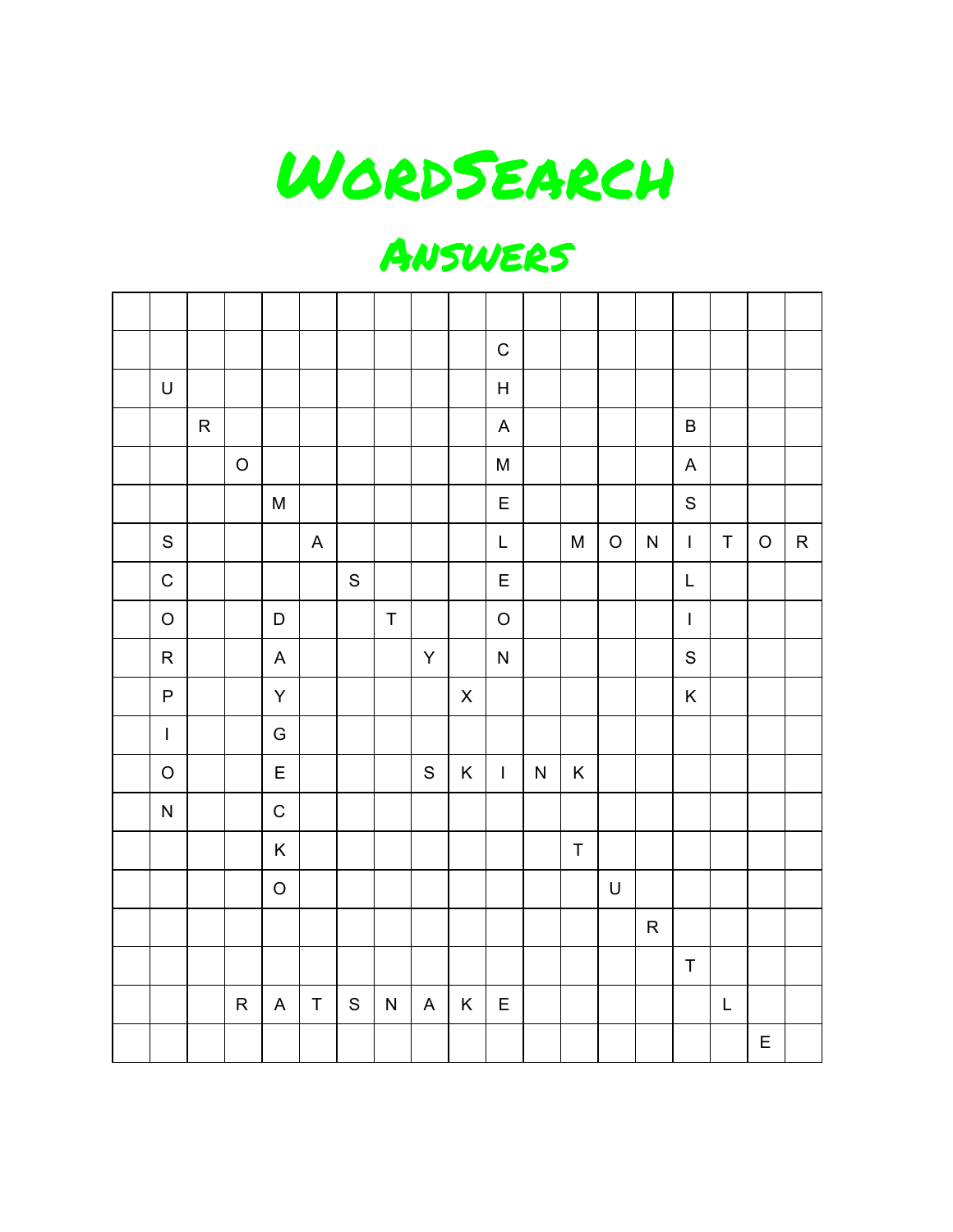# Reptiles and Their Habitats

Reptiles live all sorts of habitats. All of these animals are in the reptilarium, can you match the animal with the habitat?

\*Hint: Pay attention to which room they're in!\*

Uromastyx Lakes and Rivers, Mississippi

Japanese Rat Snake Humid, Jungle, New

Caledonia

Map Turtle **Map Turtle Contract Contract Contract Contract Contract Contract Contract Contract Contract Contract Contract Contract Contract Contract Contract Contract Contract Contract Contract Contract Contract Contract C** 

Chameleon Gecko Damp, Japanese

**Jungle**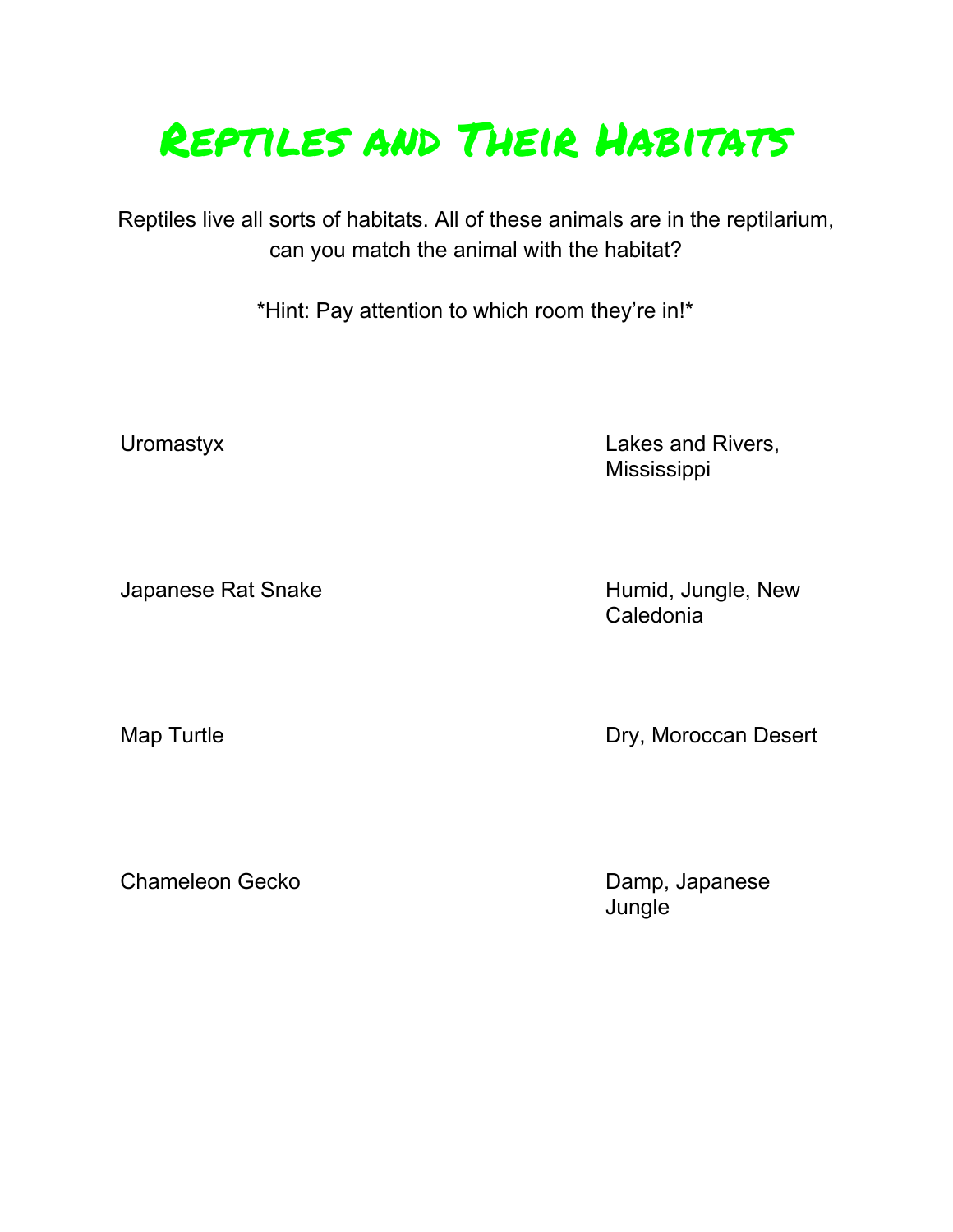

A food chain shows how each living thing gets food, and how nutrients and energy are passed from creature to creature. Can you complete the food chain with the animals given? \*Hint: Food chains always start with a plant!\*

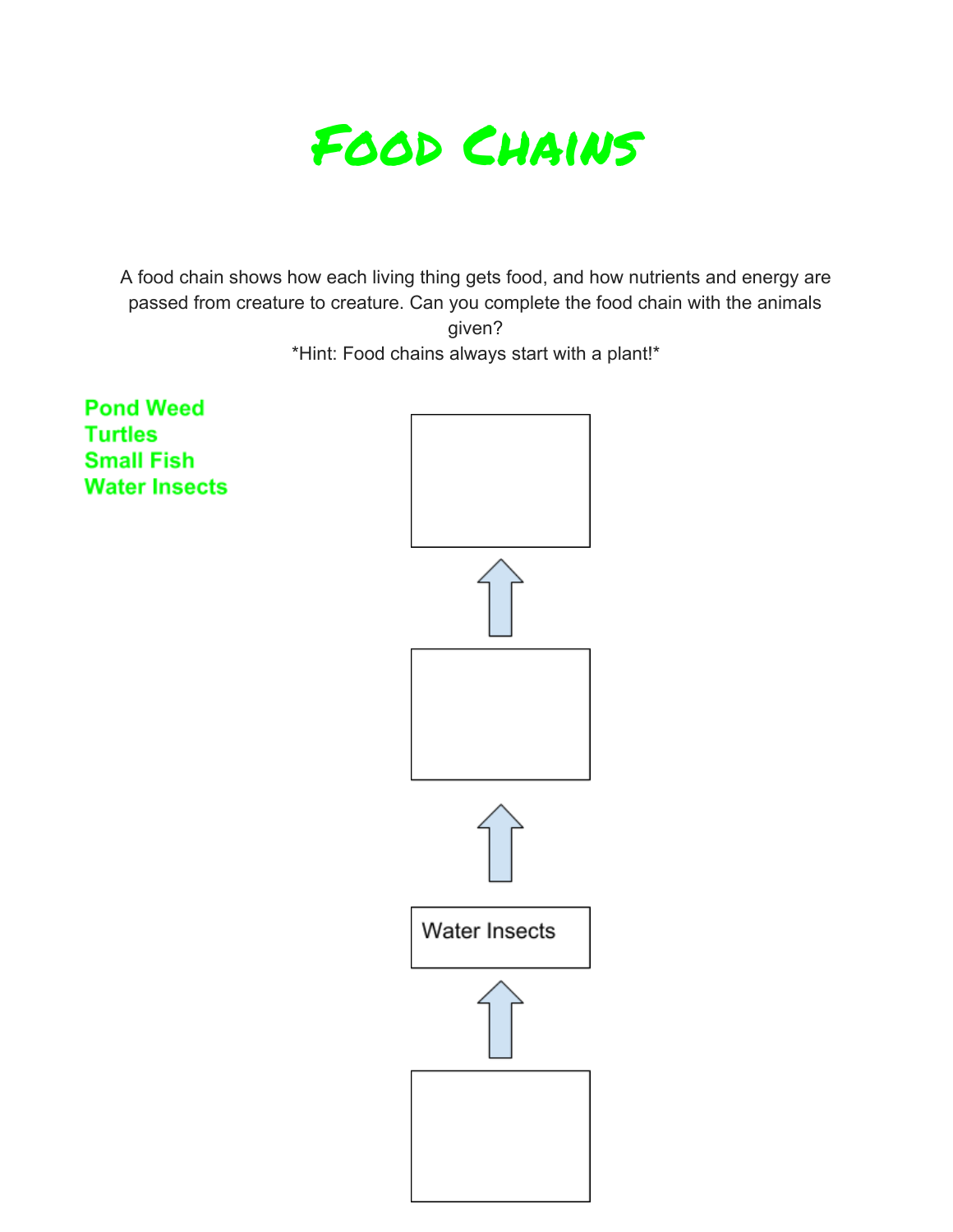# Help The Keeper!

The Reptile keeper has become confused with the numbers needed to help take care of the reptiles. He needs your help to workout the numbers so he can take care of the animals!

- 1. Ackie was given 9 cockroaches, she ate 3 of them. How many cockroaches are left?
- 2. The chameleon geckos lay 3 clutches of eggs a year. There are 3 eggs in each clutch. How many eggs will the chameleon geckos lay in a year?
- 3. Rosa the uromastyx likes rose petals. She was given 3 rose petals in the morning and another 5 rose petals in the evening. How many Rose petals did Rosa have?
- 4. Between all the gargoyle geckos there are 28 legs. Each gecko has 4 legs. How many gargoyle geckos are there?
	- 5. The taiwanese beauty snakes laid eggs. The eggs take 65 days to hatch. Today is day 17. How many more days will it be until the eggs hatch?
- 6. The Keeper has 15 wax worms and 3 lizards to feed. Each lizard will get the same amount of wax worms. How many wax worms does each lizard get?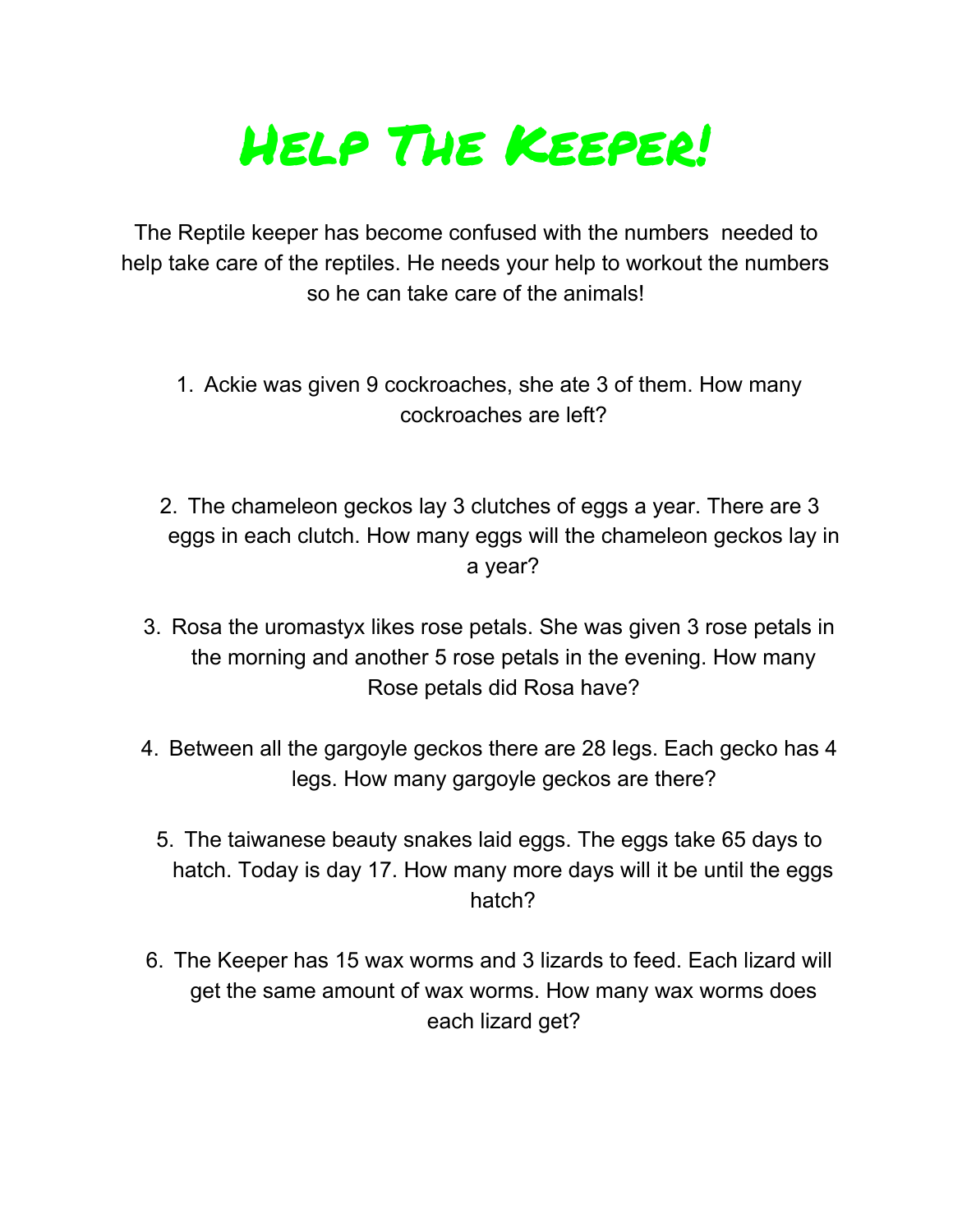

The keeper has accidentally mixed up the names of some animals here at the Reptilarium! Can you help to unscramble the names?

- 1. Wloley Tra Knesa
- 2. Elbu Ogntue inksk
- 3. Kiace
- 4. Lidrlef grnoad
- 5. Etlutr
- 6. Negdlo etre grof
- 7. Rtrage enska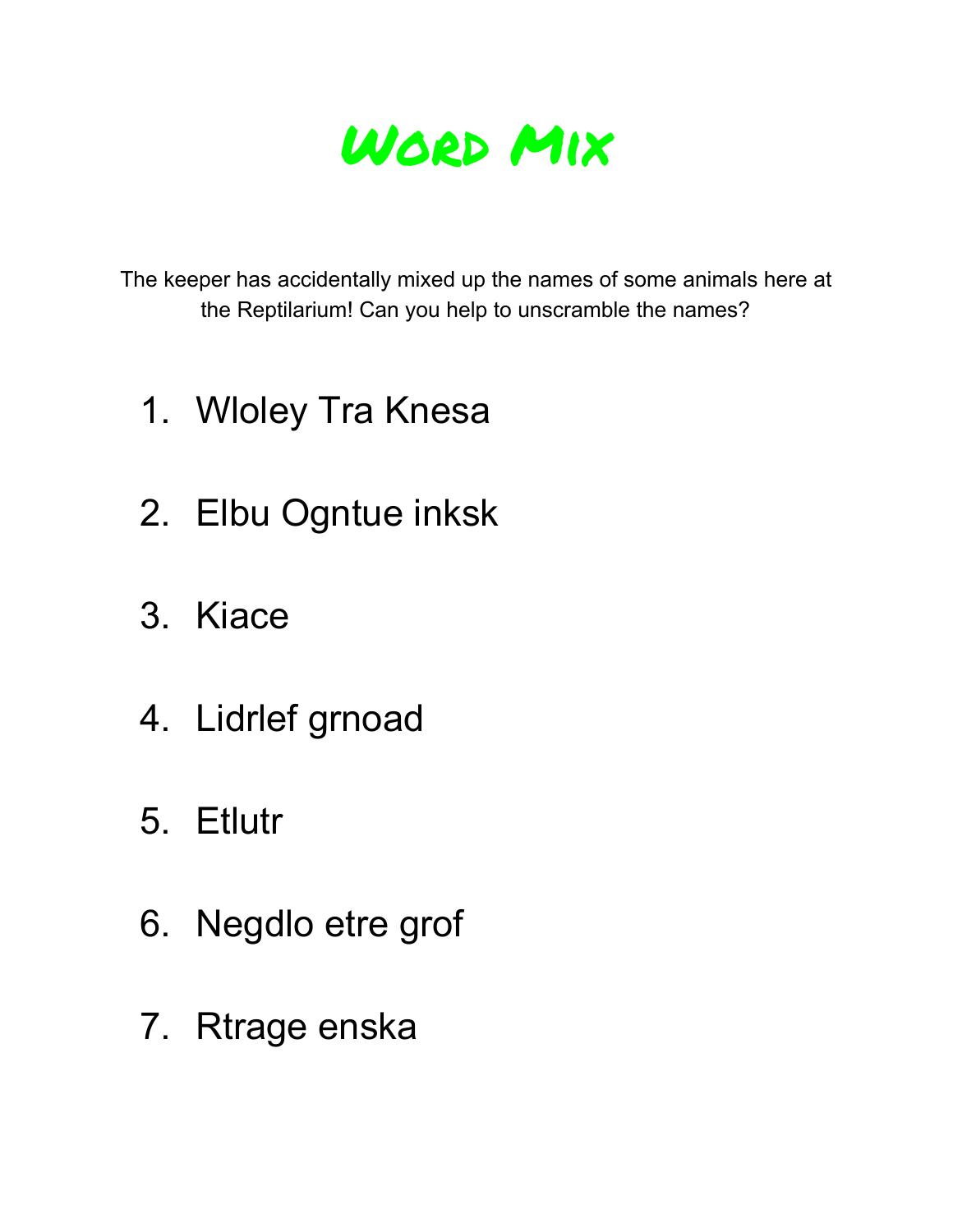

The keeper has accidentally mixed up the names of some animals here at the Reptilarium! Can you help to unscramble the names?

- 1. Yellow Rat Snake
- 2. Blue Tongue Skink
- 3. Ackie
- 4. Frilled Dragon
- 5. Turtle
- 6. Golden Tree Frog
- 7. Garter Snake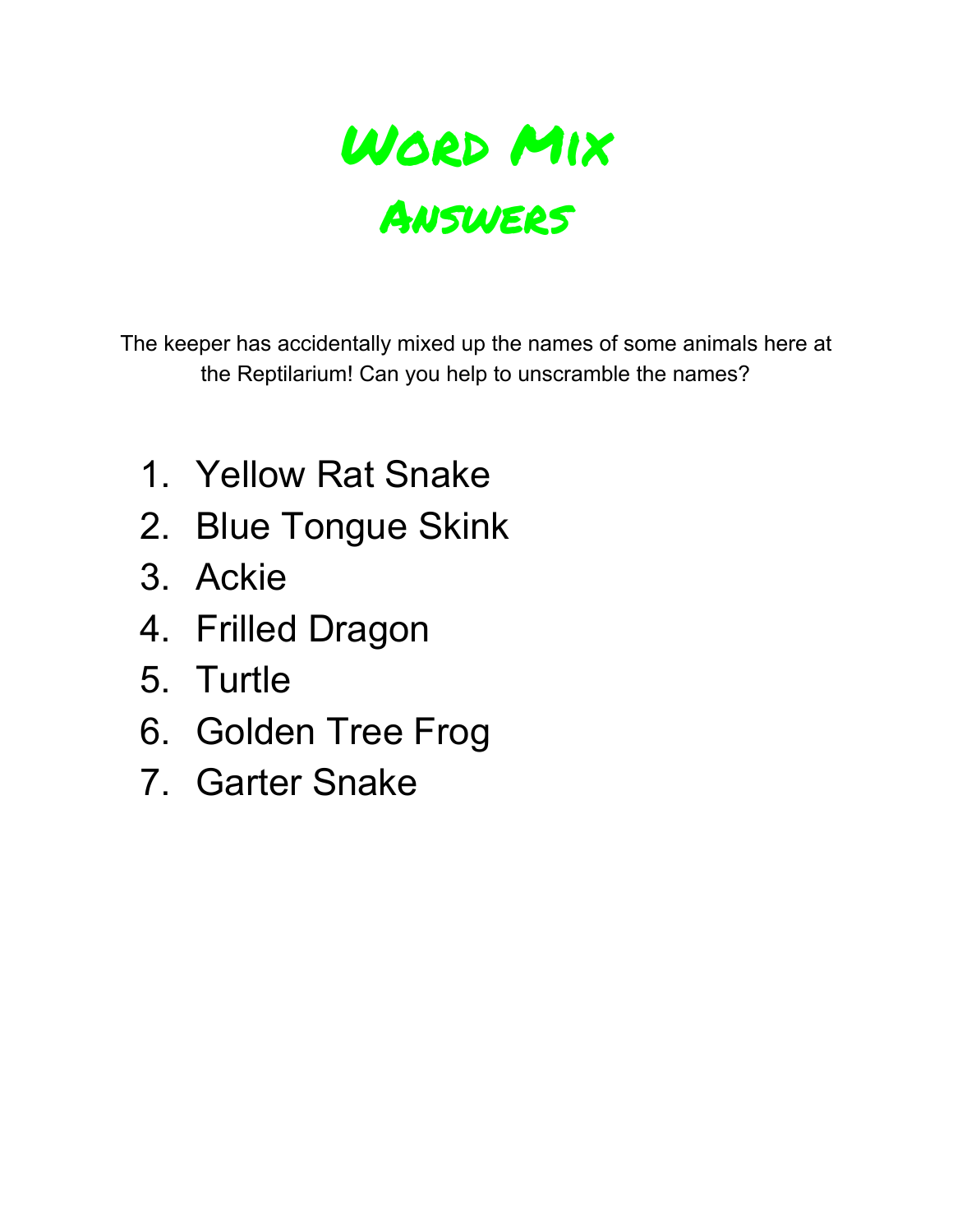# Help The Keeper!

#### Answers

The Reptile keeper has become confused with the numbers needed to help take care of the reptiles. He needs your help to workout the numbers so he can take care of the animals!

- 1. (Ackie) 6 Cockroaches
- 2. (Chameleon Gecko) 9 Eggs 3. (Rosa) 8 Petals
- 4. (Gargoyle Geckos) 7 Geckos
	- 5. (Beauty Snake) 48 Days
	- 6. (Wax Worms) 5 per Lizard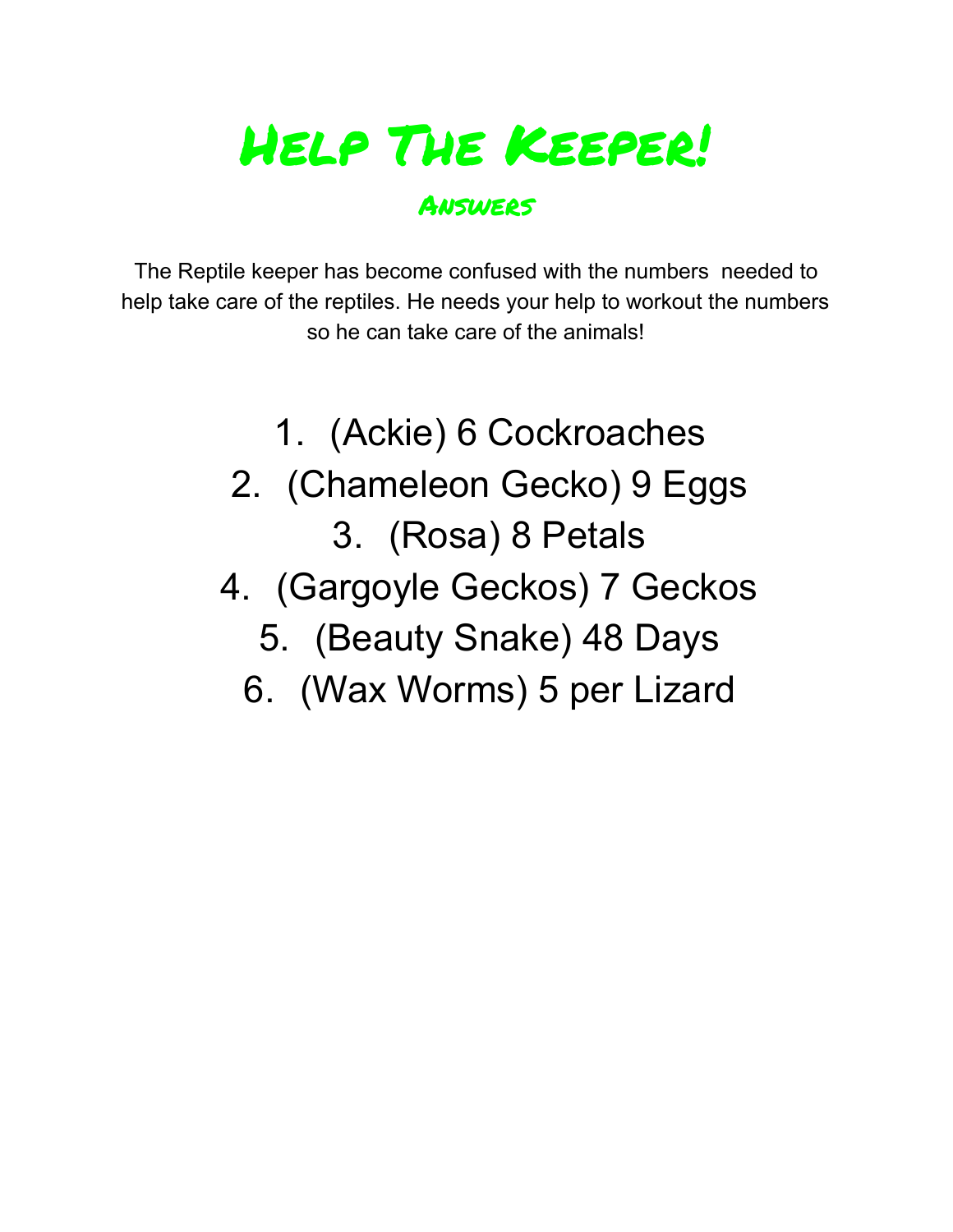

Draw a Picture of your favourite animal at the Reptilarium!

Now can you help the keeper by filling in some information about your animal?

Name: Habitat: Country Of Origin: Average Size: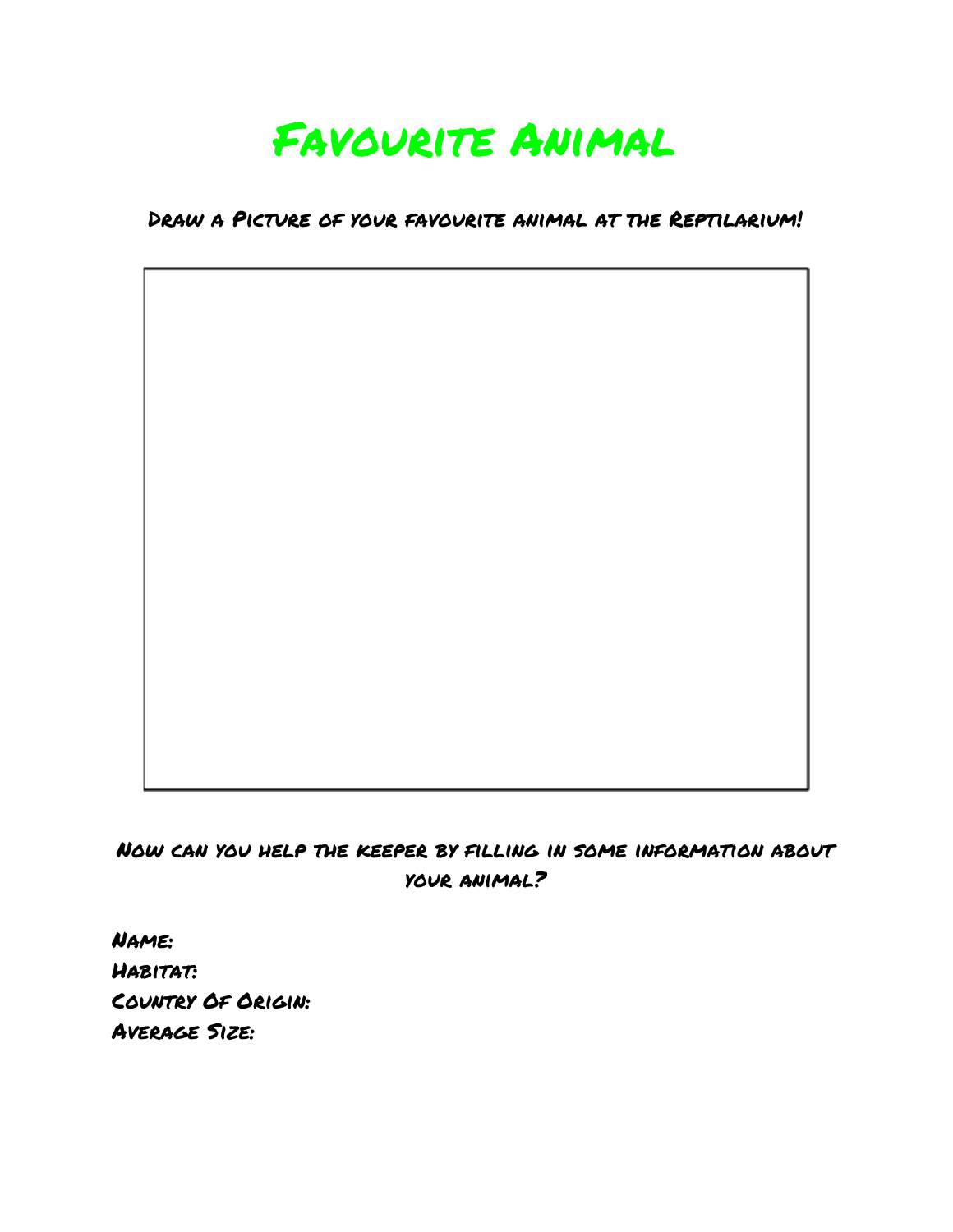

#### The keeper needs help listing all the animals. Can you help by Writing down names of The animals in their group?

#### Can you find:

3 Snakes 1. 2. 3. 2 Frogs 1. 2.

2 TURTLES: 1:

2:

3 Lizards: 1:

2: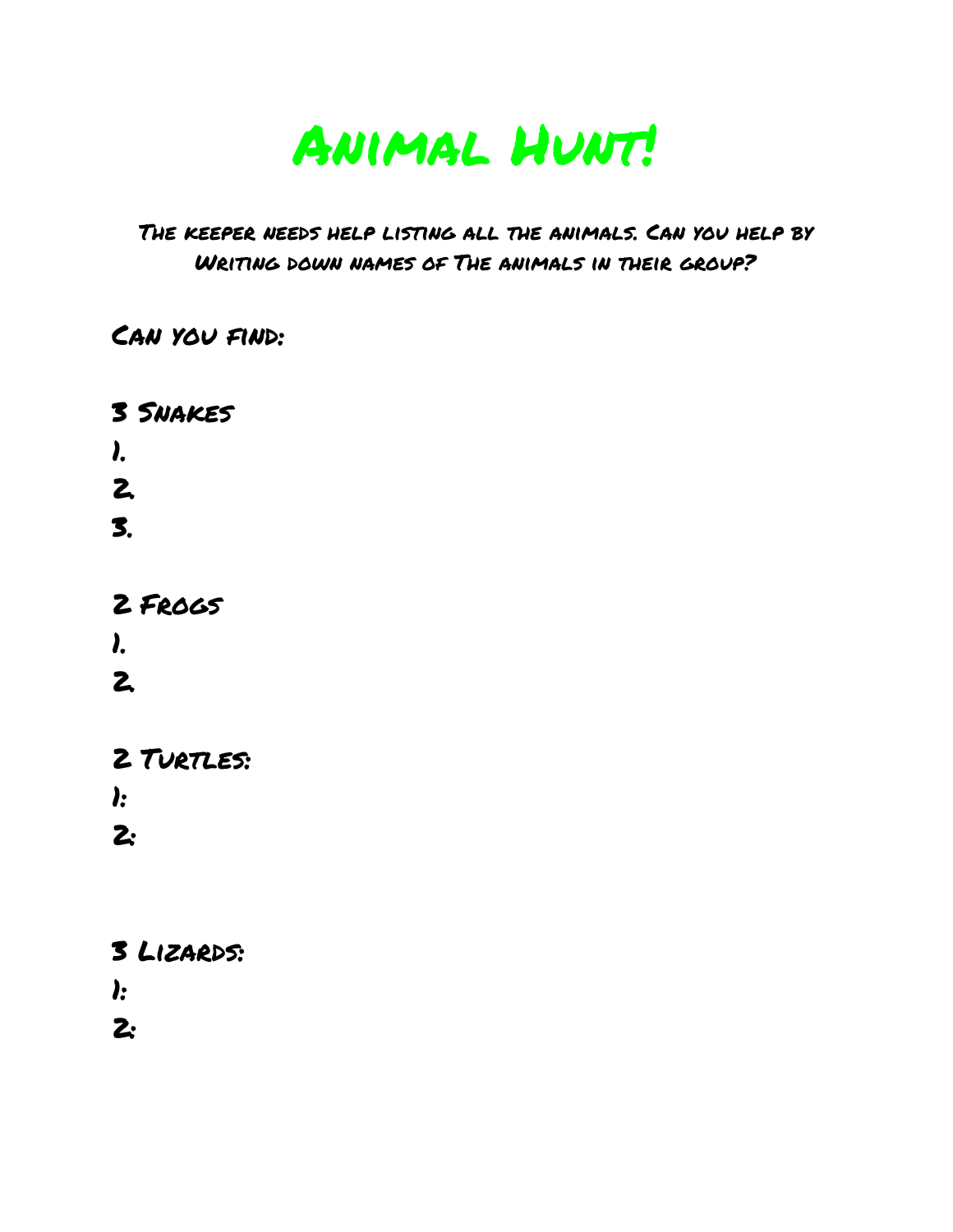### Find The Animal!

The keeper has all the notes for the animals muddled up! He has lots of facts about the animals but doesn't know which animal it belongs to. Can you help him work out what facts go with which animal?

#### Animal 1:

1. I take in water through my feet 2.. I shake my tail when i eat. 3. I'm a lizard covered in horns WHAT AM I?

#### Animal 2:

1. I enjoy Rats for my lunch 2: I come from Japan 3. I like the weather to be warm and humid What am i?

#### Animal 3:

1. I sit in the ground waiting for my food 2. I wiggle my toes to attract my dinner 3. I'm sometimes referred to as a pacman What am i?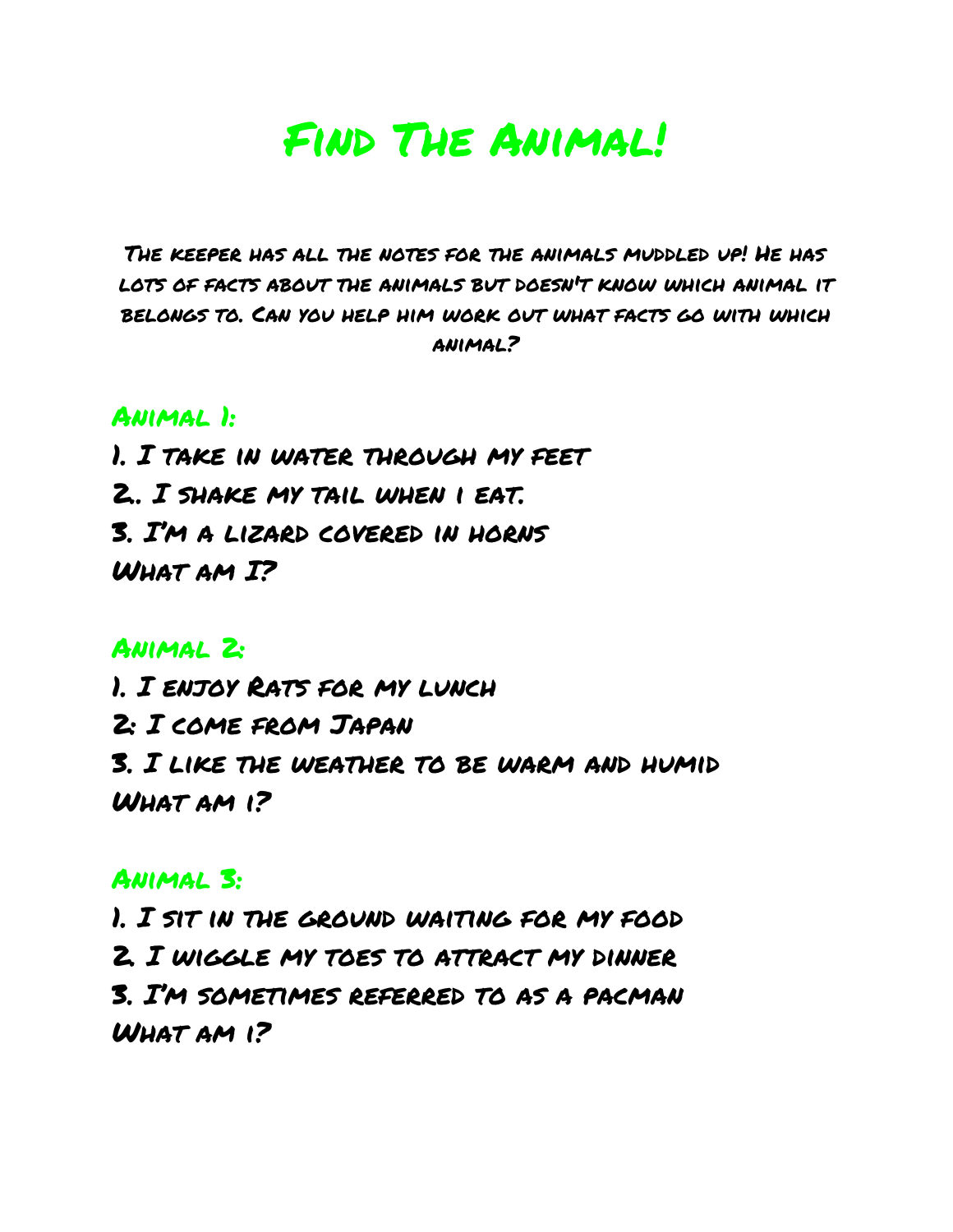

The keeper has all the notes for the animals muddled up! He has lots of facts about the animals but doesn't know which animal it belongs to. Can you help him work out what facts go with which animal?

> 1. Horned Lizard 2. Japanese Rat Snake 3. Ornate Horned Frog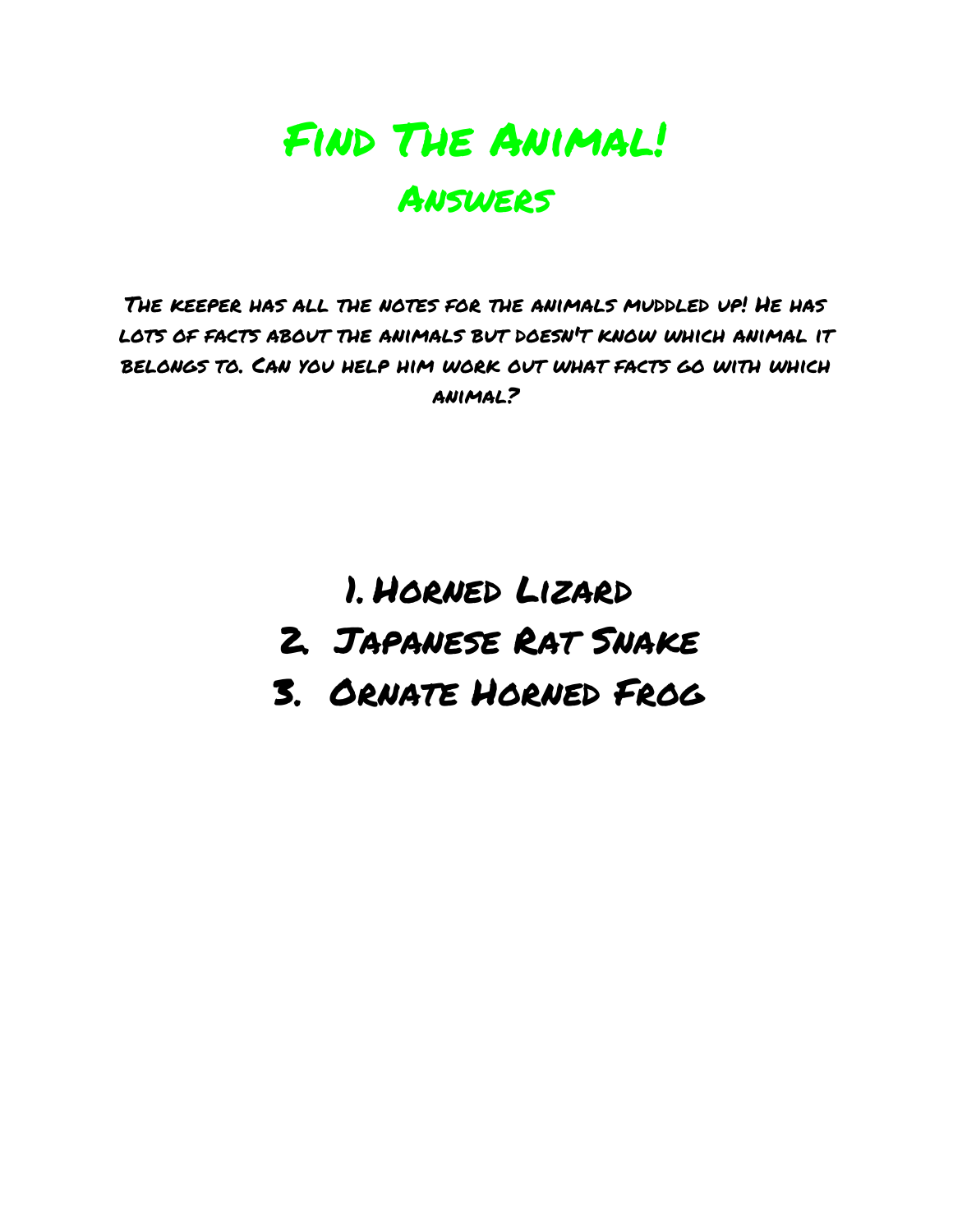### What's for Dinner?

### The keeper can't remember what food requirements the animals have. Can you help?

List the animals under their food type.

1 Herbivores (Plants Only) 1.

2 Omnivores (plants and meat)

1.

2.

3 Carnivores (meat only)

1.

2.

3.

3 Insectivores (insects Only)

1.

2.

3.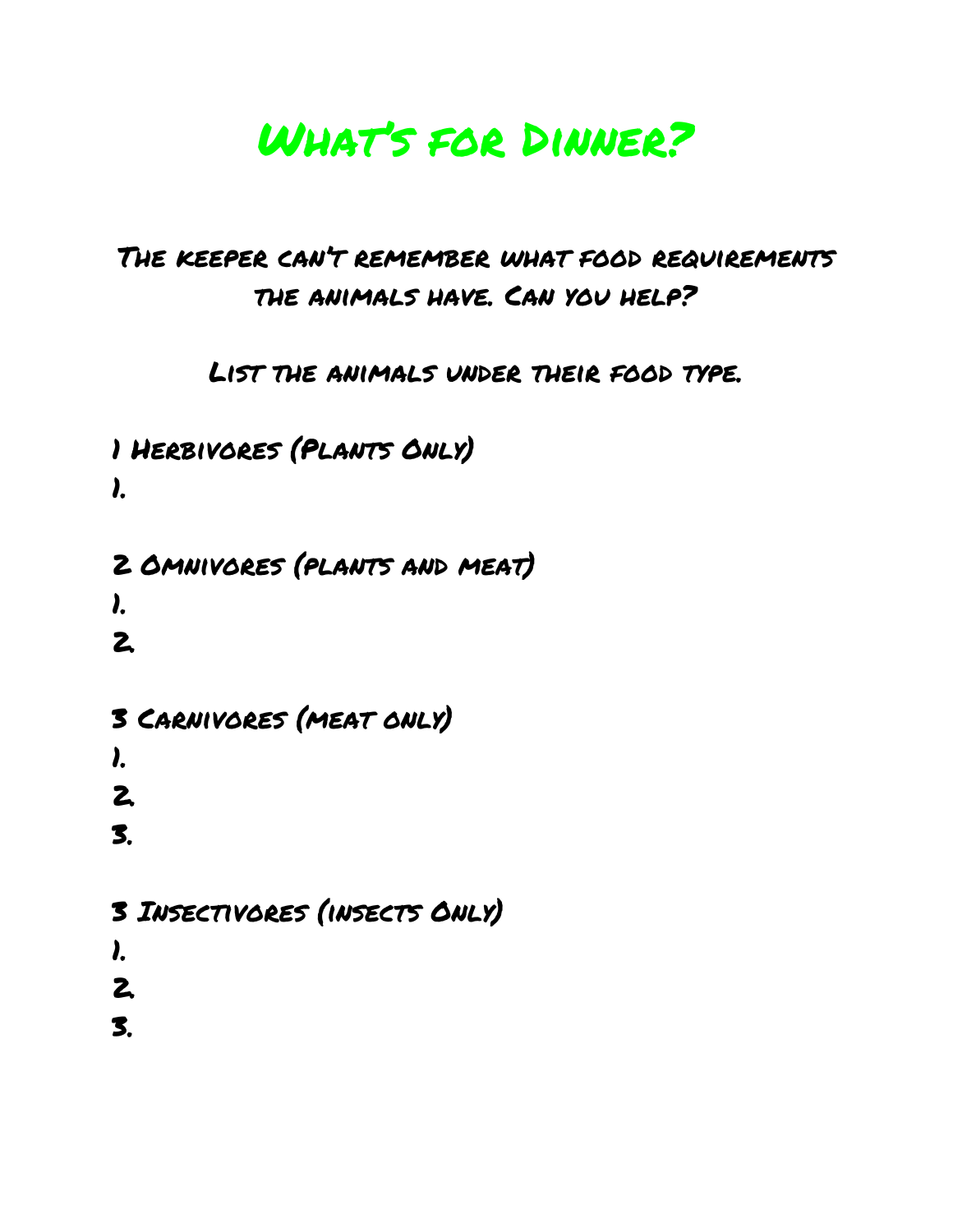### What's for Dinner?

### The keeper can't remember what food requirements the animals have. Can you help?

List the animals under their food type.

Herbivores: Uromastyx

Omnivores: Blue Tongue Skink Turtles (terrapins) Painted Wood Turtles

Carnivores: All Snakes

Insectivores: Most Lizards \*

\*at the reptilarium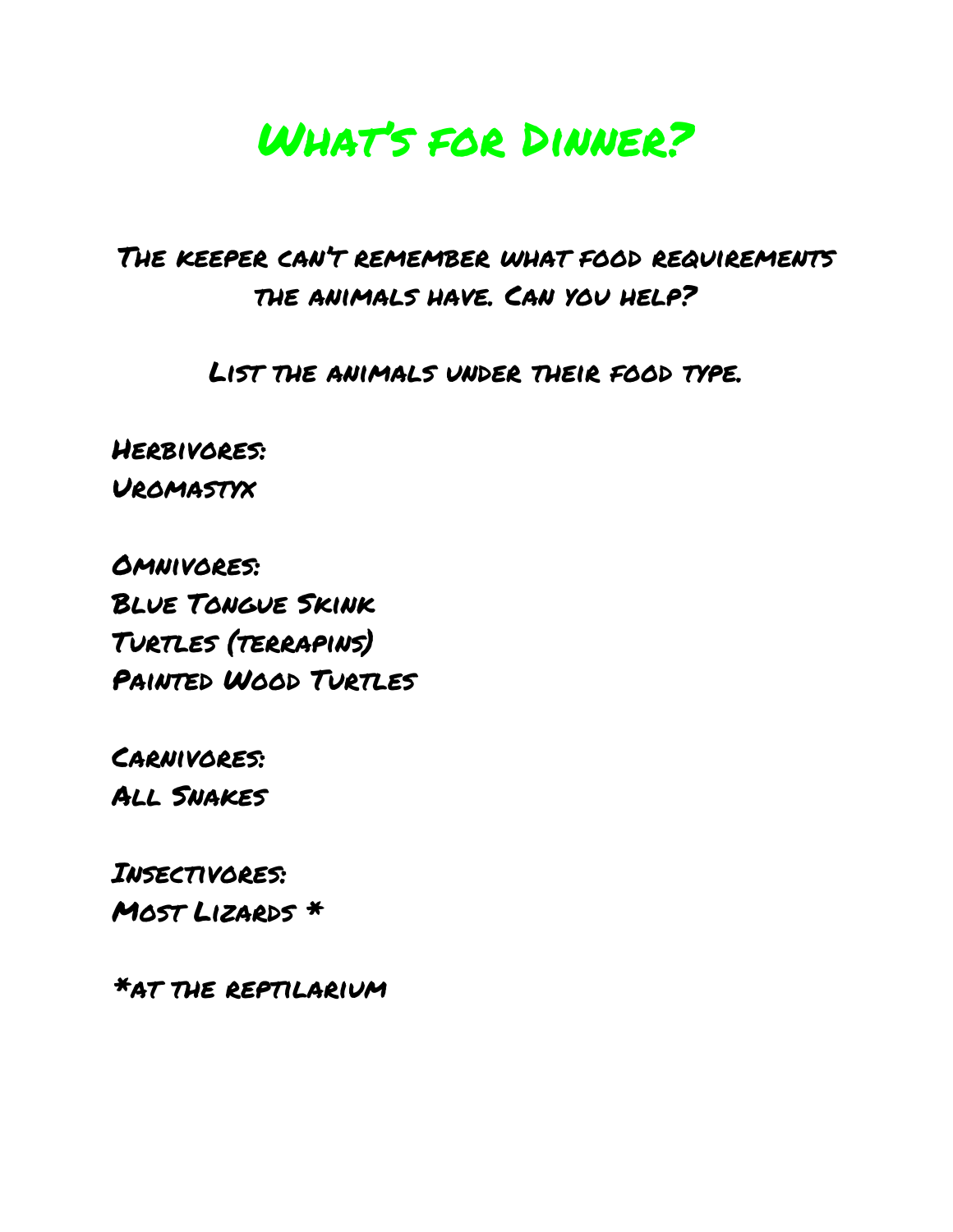# Which habitat?

### The keeper wants to add more items to some of the reptiles habitats, can you help to work out which items should go into which habitat? \*Some things may go into 1 or more habitats!\*

Sand

Desert

Pond

Cactus

**Pond Plants** 

Leaves

**Branches** 

**Rocks** 

Jungle

Lake/ Pond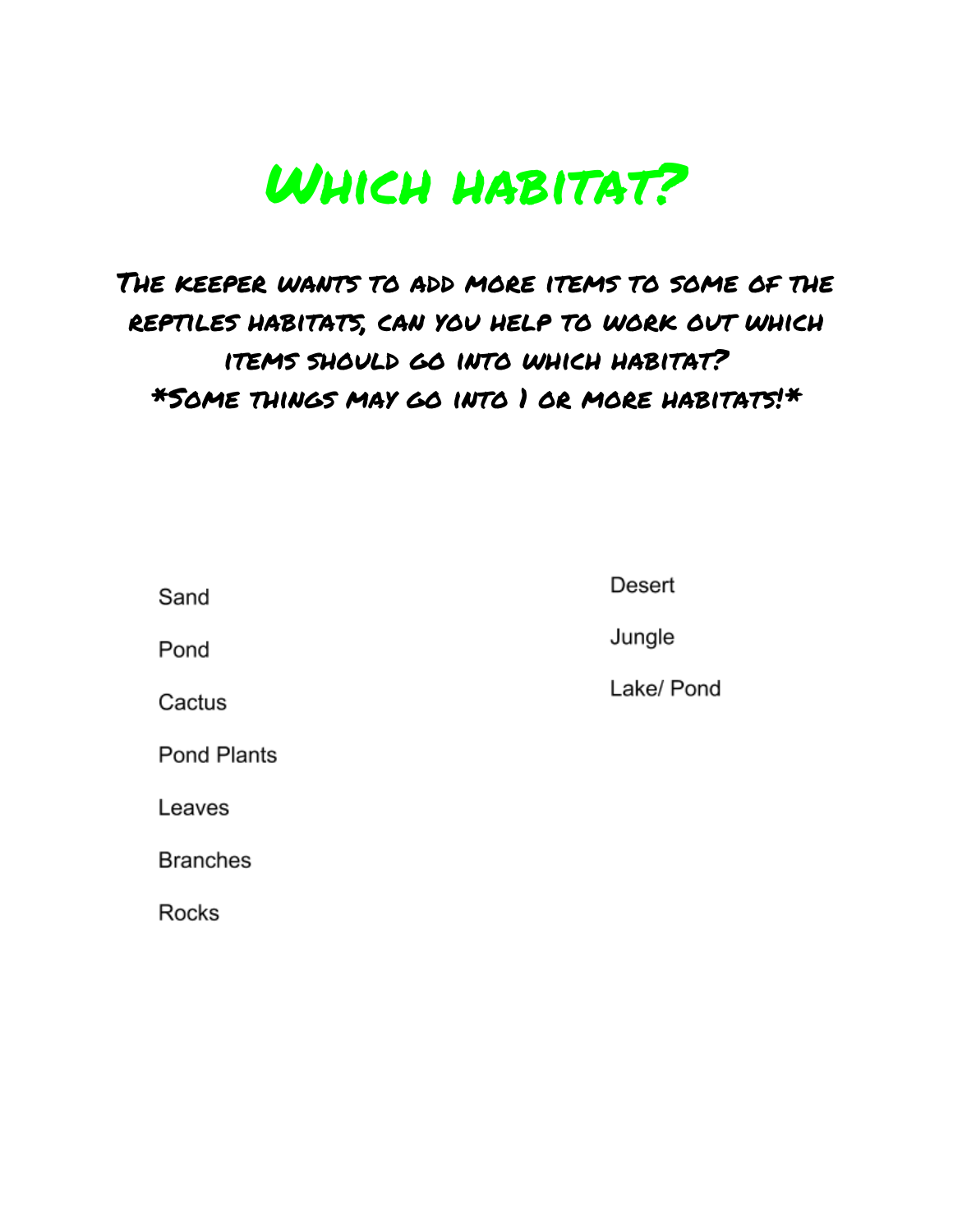# Which habitat? Answers

### The keeper wants to add more items to some of the reptiles habitats, can you help to work out which items should go into which habitat?

Key:

 $*$ = Desert  $/=$  Lake  $#$ = Jungle

| Sand */      | Desert     |
|--------------|------------|
| Pond/#       | Jungle     |
| Cactus*      | Lake/ Pond |
| Pond Plants/ |            |
| Leaves#      |            |
| Branches #   |            |
| Rocks*/#     |            |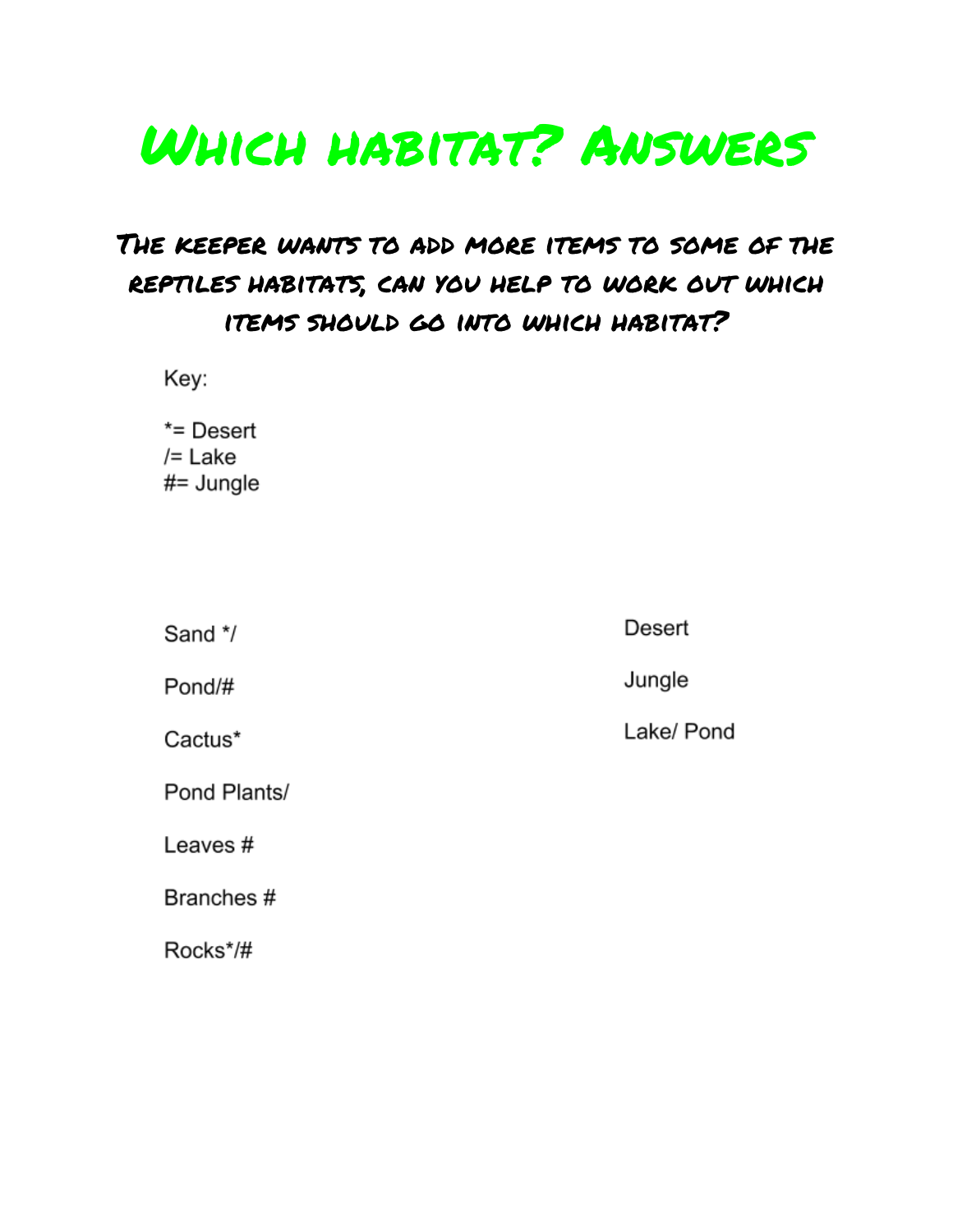# Fact Scramble

### The keeper has got all the facts about the animals mixed up, can you put the sentences back in order?

\*Hint: Look for the captial letter to start the sentence\*

1. blooded are Reptiles cold

2. shed can Snakes their skins

3. some tails drop can Lizards their

4. skin of colour the can their change Chameleons

5. Scales all skin for reptiles have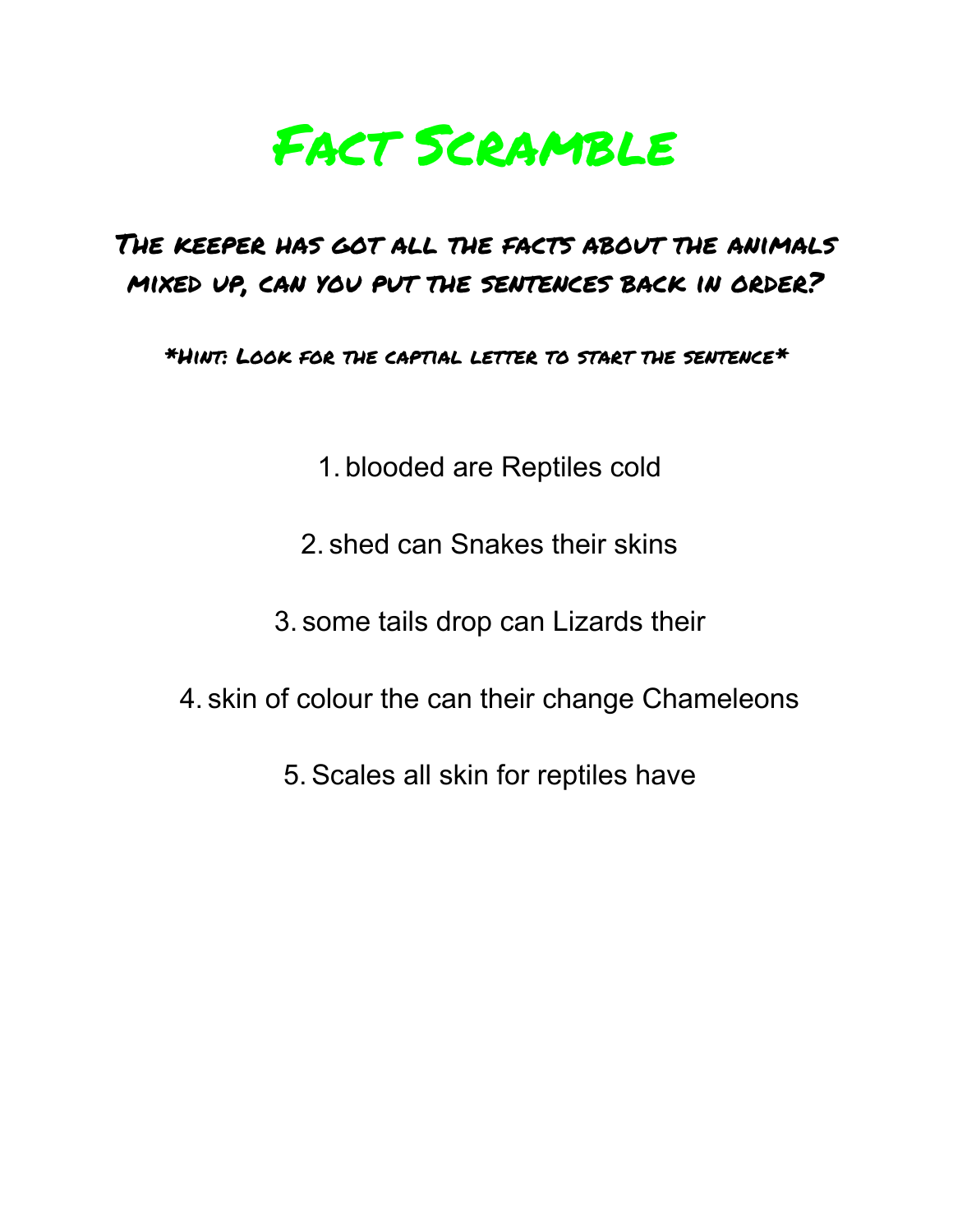# Fact Scramble Answers

### The keeper has got all the facts about the animals mixed up, can you put the sentences back in order?

\*Hint: Look for the captial letter to start the sentence\*

1. blooded are Reptiles cold Reptiles are cold blooded

- 2. shed can Snakes their skins Snakes can shed their skin
- 3. Some tails drop can lizards their Some lizards can drop their tails.
- 4. skin of colour the can their change Chameleons Chameleons can change the colour of their skin.
	- 5. Scales all skin for reptiles have Reptiles have scales for skin.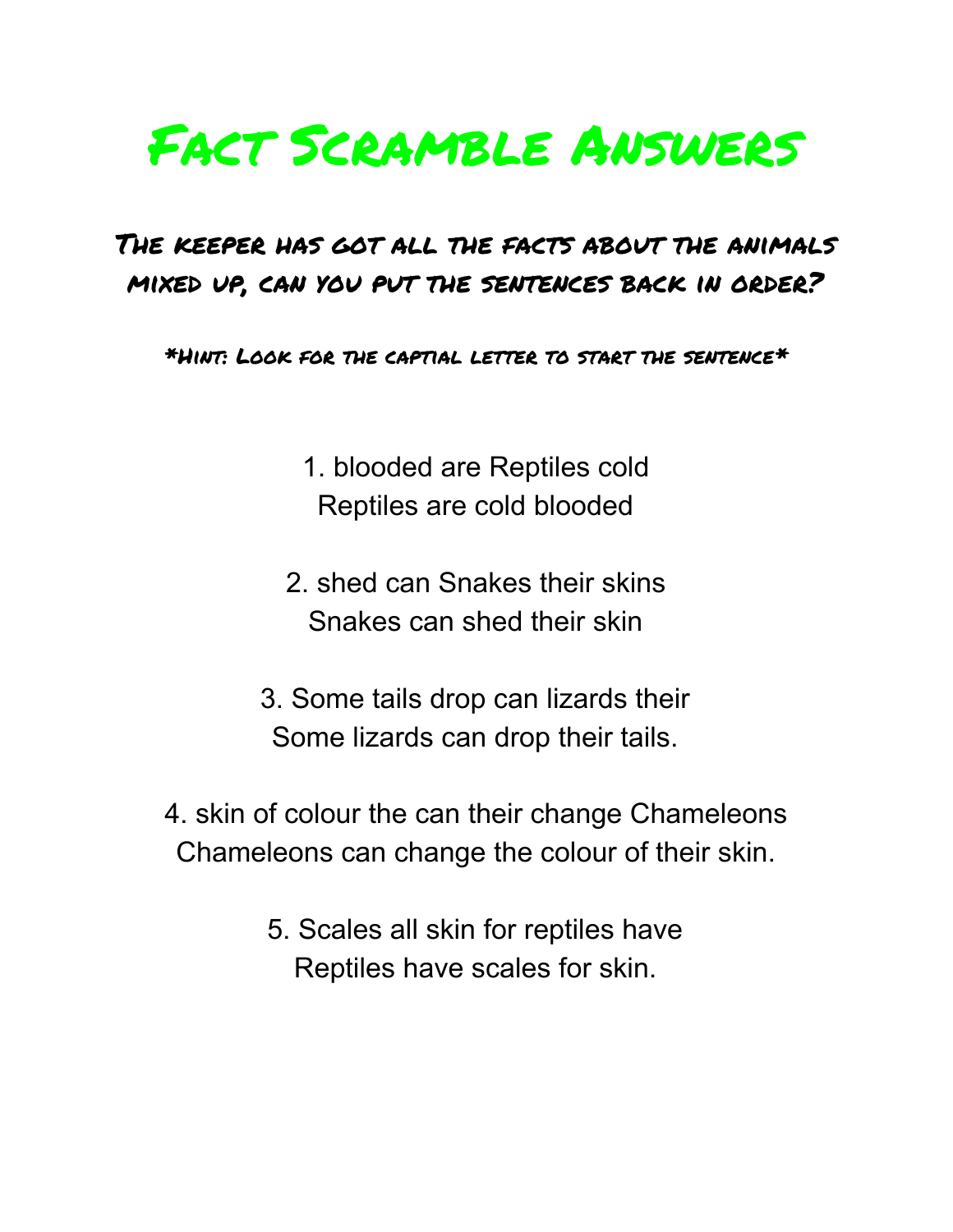

The keeper is going away on holiday and brings some reptiles with them. The only problem is that the keeper has mixed up his packing list with the animals! can you tick the boxes for the things the animals are going to need?

### \*One of these items both the keeper and reptiles will need mark this one with a cross to get full marks!\*

- ❏ Insects (Food)
- ❏ iPad
- ❏ Trousers
- ❏ Water
- ❏ UVB Bulb
- ❏ Torch
- ❏ Sandwich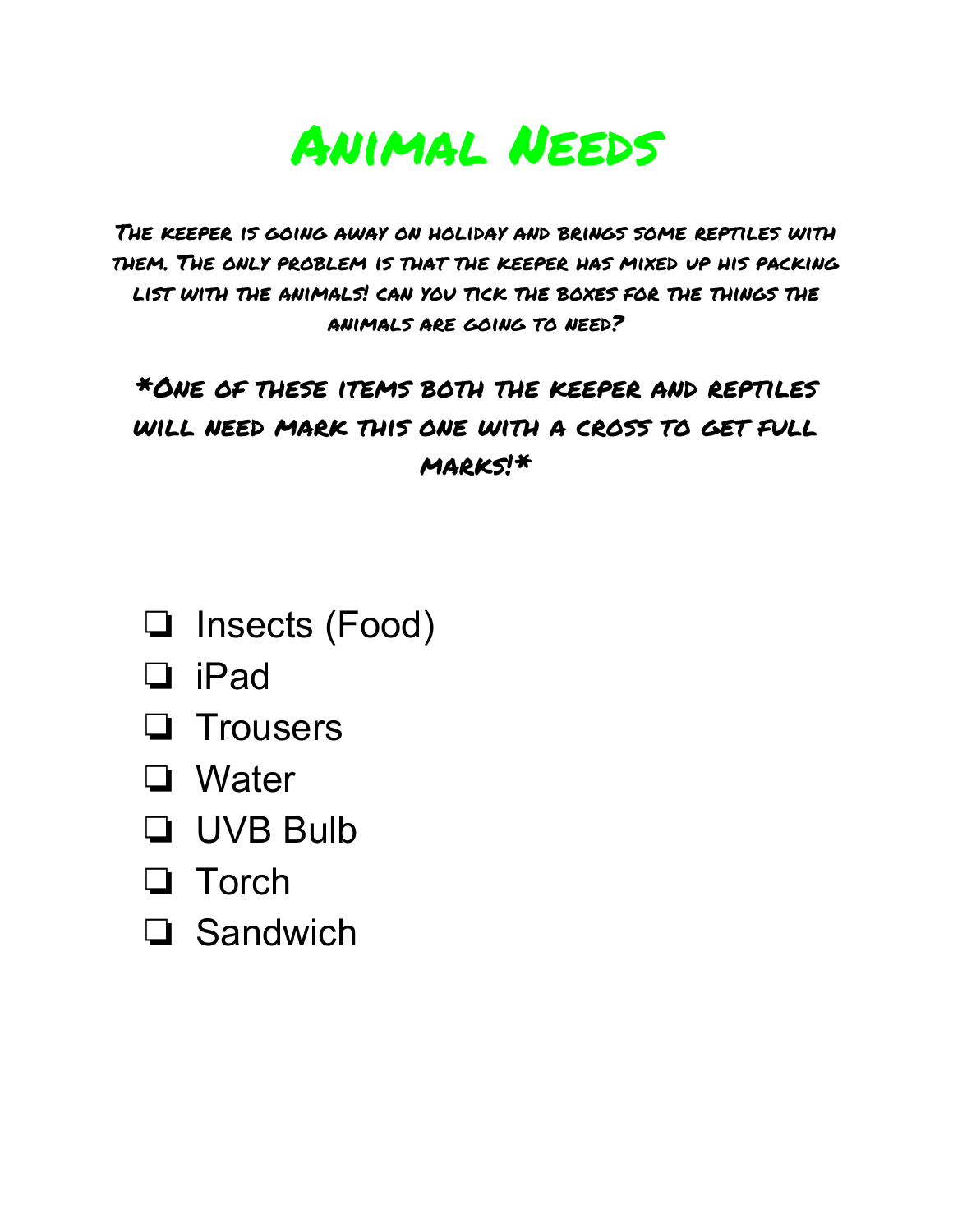# Animal Needs Answers

The keeper is going away on holiday and brings some reptiles with them. The only problem is that the keeper has mixed up his packing list with the animals! can you tick the boxes for the things the animals are going to need? \*One of these items both the keeper and reptiles will need mark this one with a cross to get full marks!\*

❏Insects (Food) / ❏iPad ❏Trousers ❏Water X ❏UVB Bulb / ❏Torch ❏Sandwhich

/= Tick

X- For both keeper and reptile

If Water is marked with a tick give 1/2 mark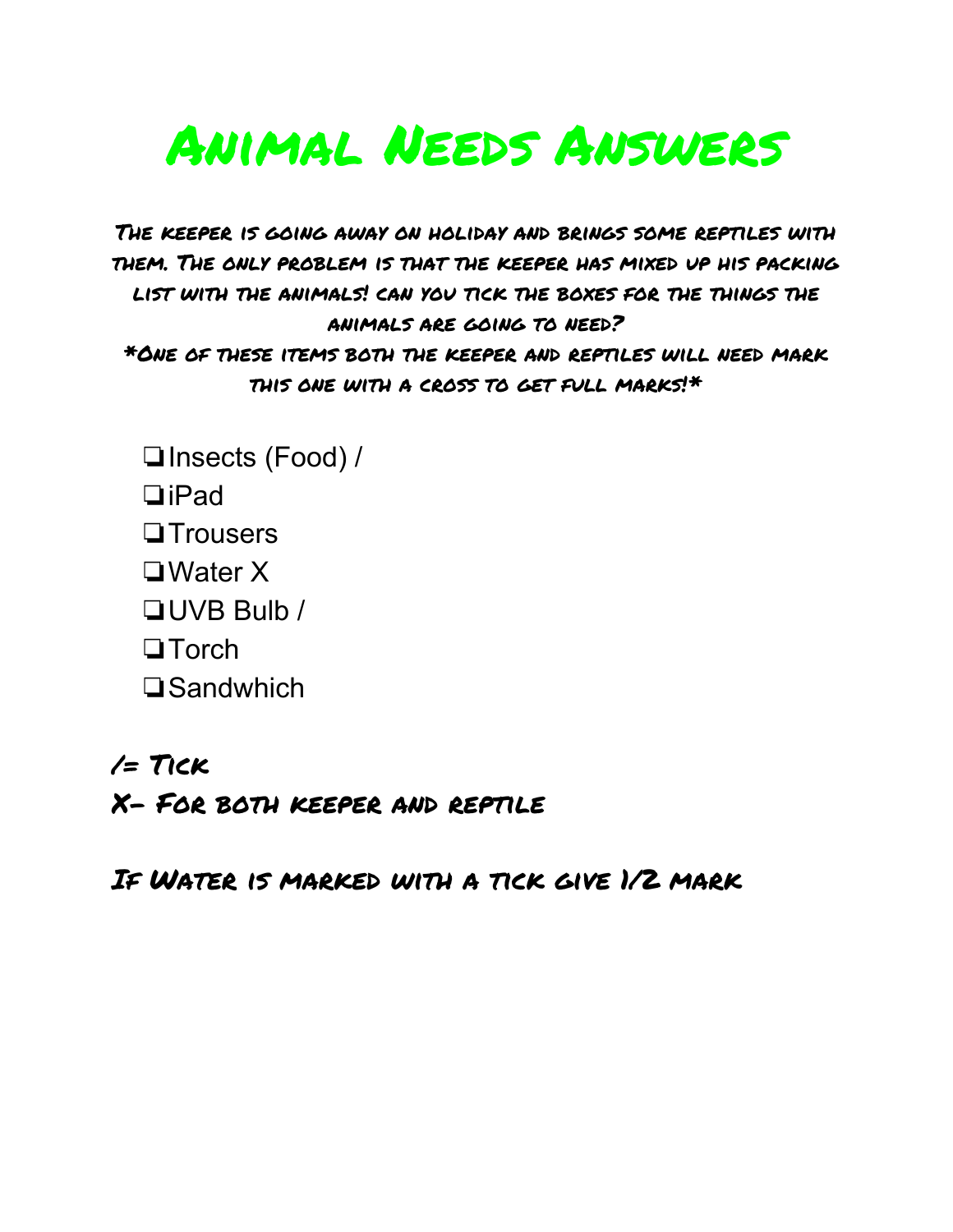# WHERE IN THE WORLD?

#### The keeper has lost the information on where all the animals at the reptilarium come from! Can you help by finding animals that come from the places listed?

#### Two From North America:

1. 2.

### Two From New Caledonia: 1.

2.

### One From Madagascar: 1.

Three From Australia: 1. 2.

3.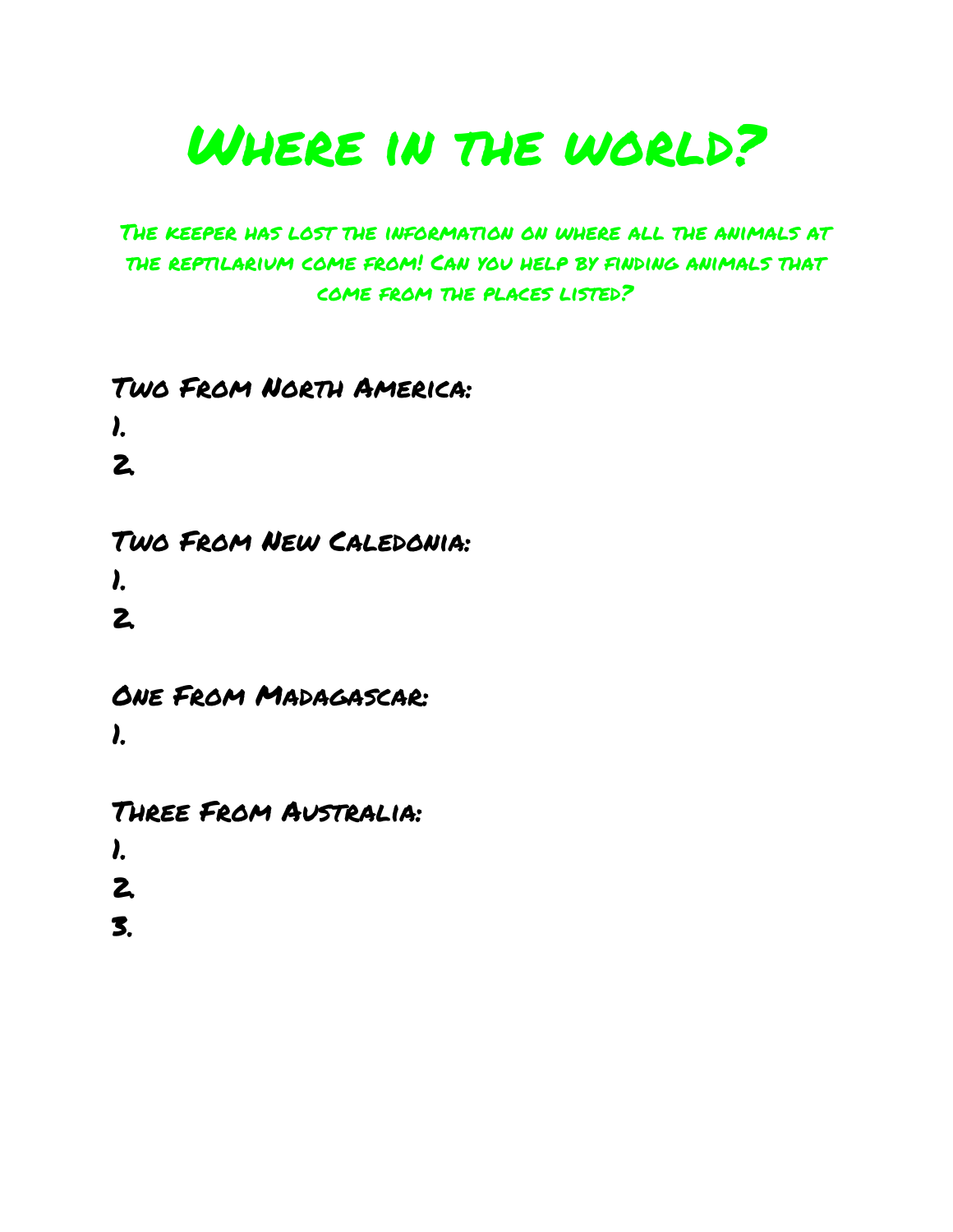# WHERE IN THE WORLD? Answers

The keeper has lost the information on where all the animals at the reptilarium come from! Can you help by finding animals that come from the places listed?

North America: Horned Lizard Garter Snakes

Two From New Caledonia: Gargoyle Gecko Chameleon Gecko

One From Madagascar: Day Gecko

Australia: Frilled Dragons Ackie (spiny tail monitor) Blue Tongue Skink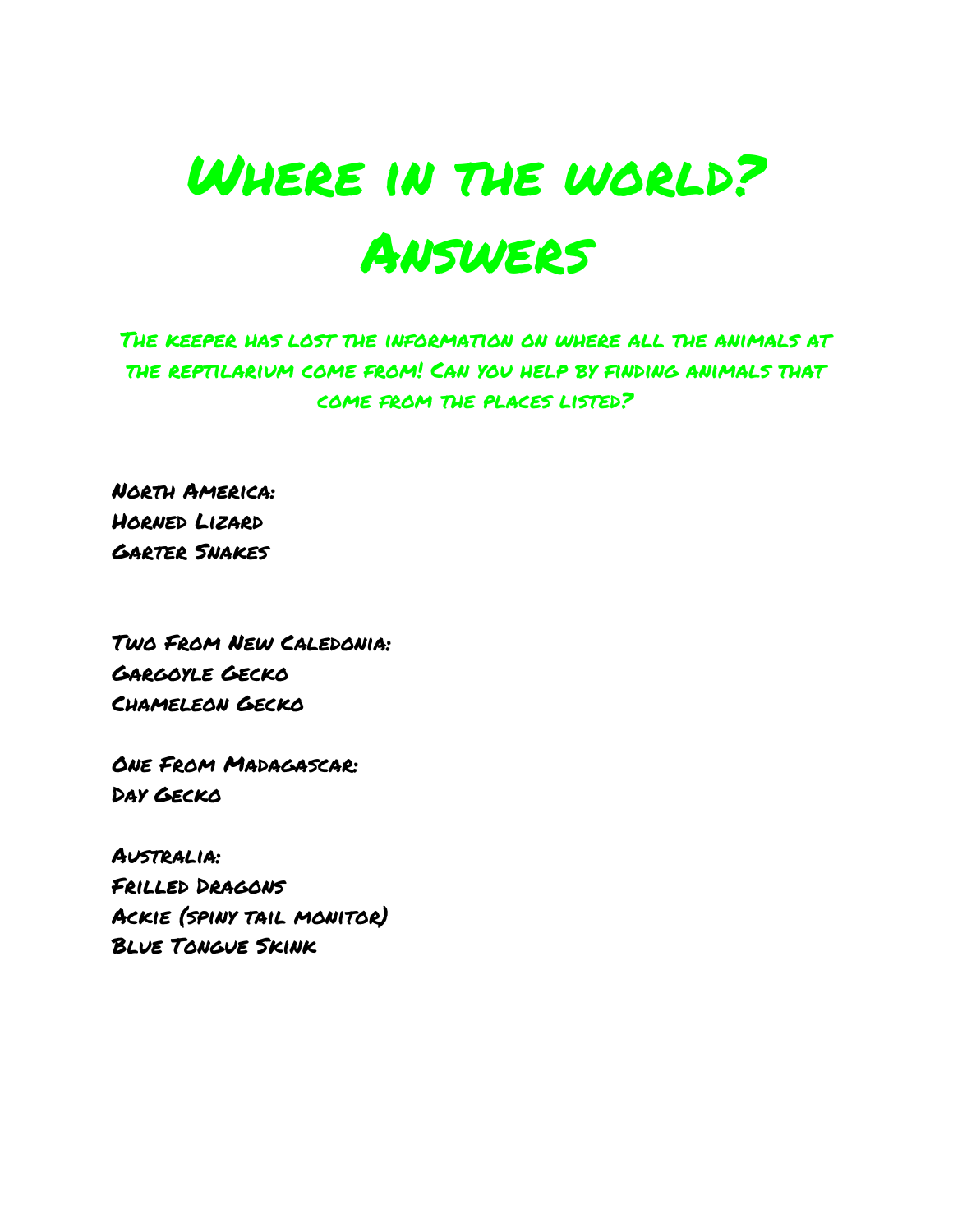

Over 150 million snake used to have legs! This is known by both fossils found from the time.

Snakes over years slowly evolved to become a legless creature we know today in 2017. Certain snakes such as boas and pythons will still show small signs of where their legs would have been.

Can you help put the snakes in the right order of their evolution?

| Snake with legs<br>Snake without<br>Legs | Snake With<br><b>Small Weak</b><br>Legs | Snake with Leg<br><b>Stubs</b> |
|------------------------------------------|-----------------------------------------|--------------------------------|
|------------------------------------------|-----------------------------------------|--------------------------------|



\*Bonus!\*

Can you add the two dates given in the text above to the two boxes under the first and last evolution boxes?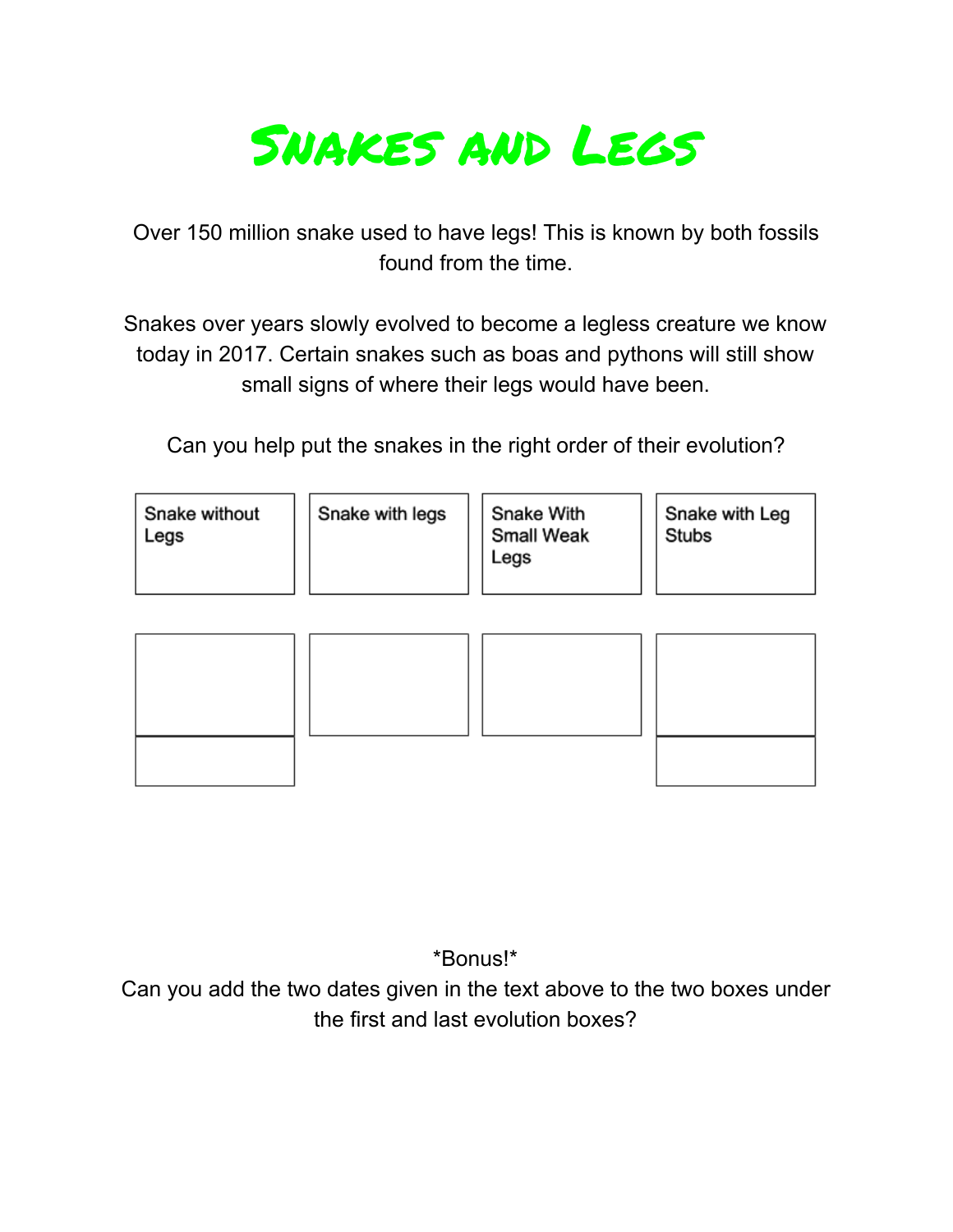

The keeper is very confused about the idea of snakes with legs! Can you draw a snake with legs in the box to help stop all the confusion?

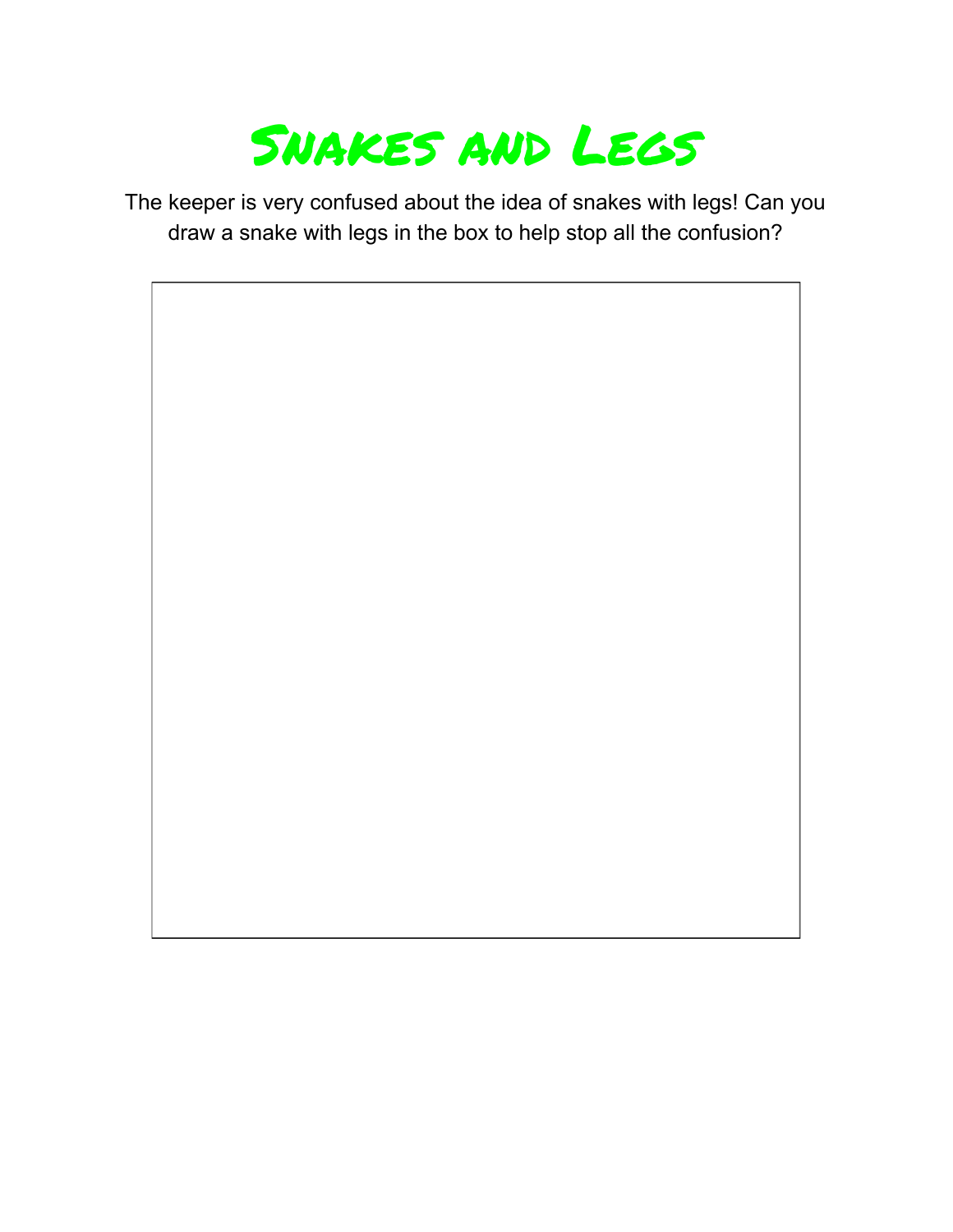## Snakes and Legs Answers

Over 150 million snake used to have legs! This is known by both fossils found from the time.

Snakes over years slowly evolved to become a legless creature we know today in 2017. Certain snakes such as boas and pythons will still show small signs of where their legs would have been.

Can you help put the snakes in the right order of their evolution?

| Snake without<br>Legs | Snake with legs  | Snake With<br><b>Small Weak</b><br>Legs | Snake with Leg<br><b>Stubs</b> |  |  |
|-----------------------|------------------|-----------------------------------------|--------------------------------|--|--|
| Snake with Legs       | Snake with small | Snake with leg                          | Snake without                  |  |  |
|                       | weak legs        | stubs                                   | legs                           |  |  |

| 150 million years<br>ago |  | 2017 |
|--------------------------|--|------|

\*Bonus!\* Can you add the two dates given in the text above to the two boxes under the first and last evolution boxes?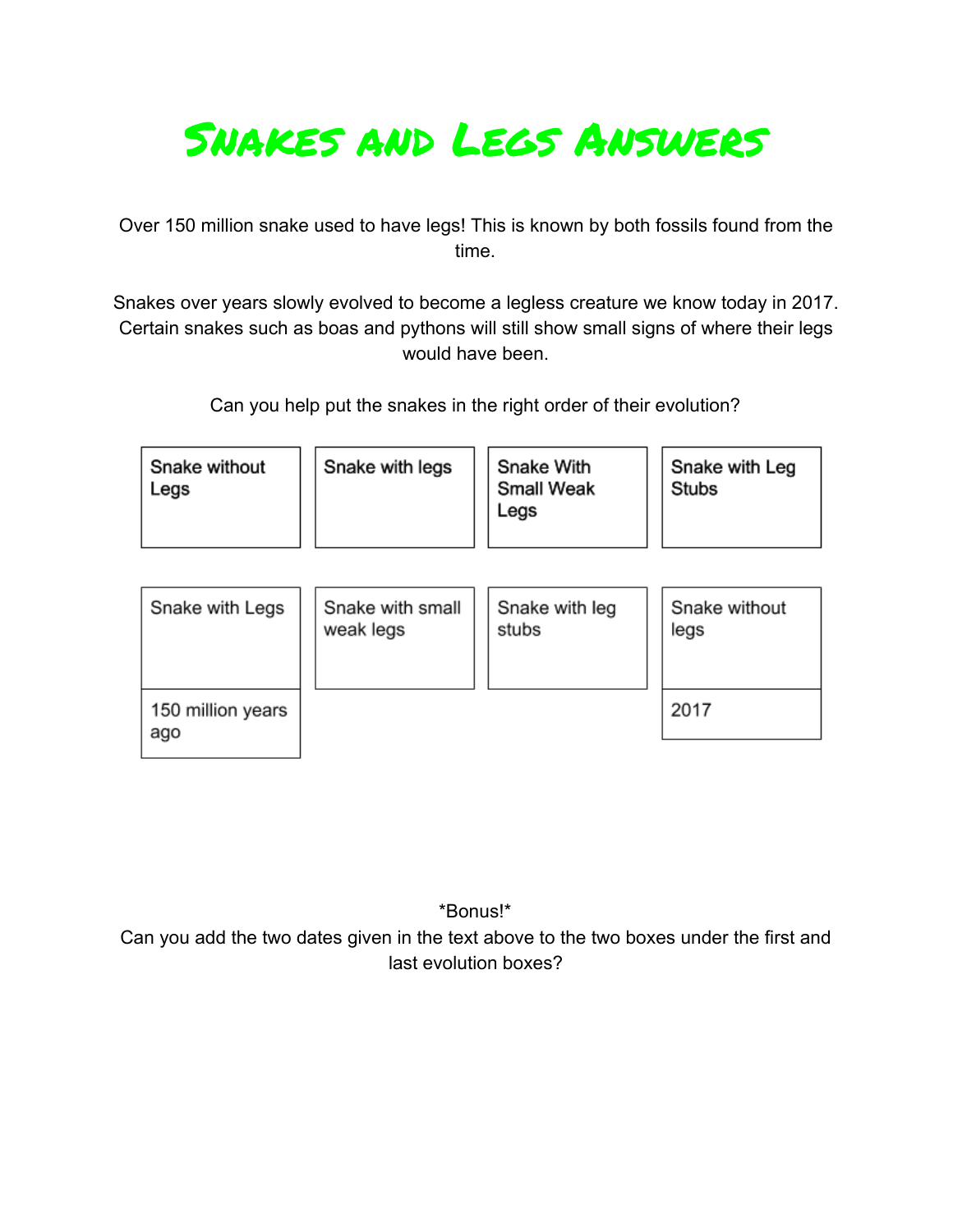

The keeper is in some trouble, one of his snakes has escaped! The problem is the keeper isn't sure if this snake is venomous or not, with the information from the keeper and the notes on both snakes can you help the keeper determine what snake has escaped?

#### **The keepers account**:

I walked into the zoo for my morning checks when imagine to my surprise! A snake was slithering along the floor! He looked like a Coral or Milk snake but i wasn't too sure which type he was so stayed well back. The snake looked to have a pattern of coloured bands going, Black, red, black, yellow, black.

#### **Facts about Milk Snakes**:

Milk snakes are harmless snakes which mimic the colour patterning of the venomous coral snake. The easy way to tell the difference is that if the red band of the snake touches a black band then it's a milk snake.

#### **Facts about Coral Snakes**:

Coral snakes are a highly venomous species of snake. They have bright colourings to warn predator of their venom. The easy way to tell if it is a coral snake is if the yellow bands on the snake are touching the red bands.

**The rhyme to help you remember the colours is: Red on Black you're all right jack, red on yellow you're a dead fellow.**

The escaped snake is a:

 $\mathcal{L}_\text{max}$  , which is a set of the set of the set of the set of the set of the set of the set of the set of the set of the set of the set of the set of the set of the set of the set of the set of the set of the set of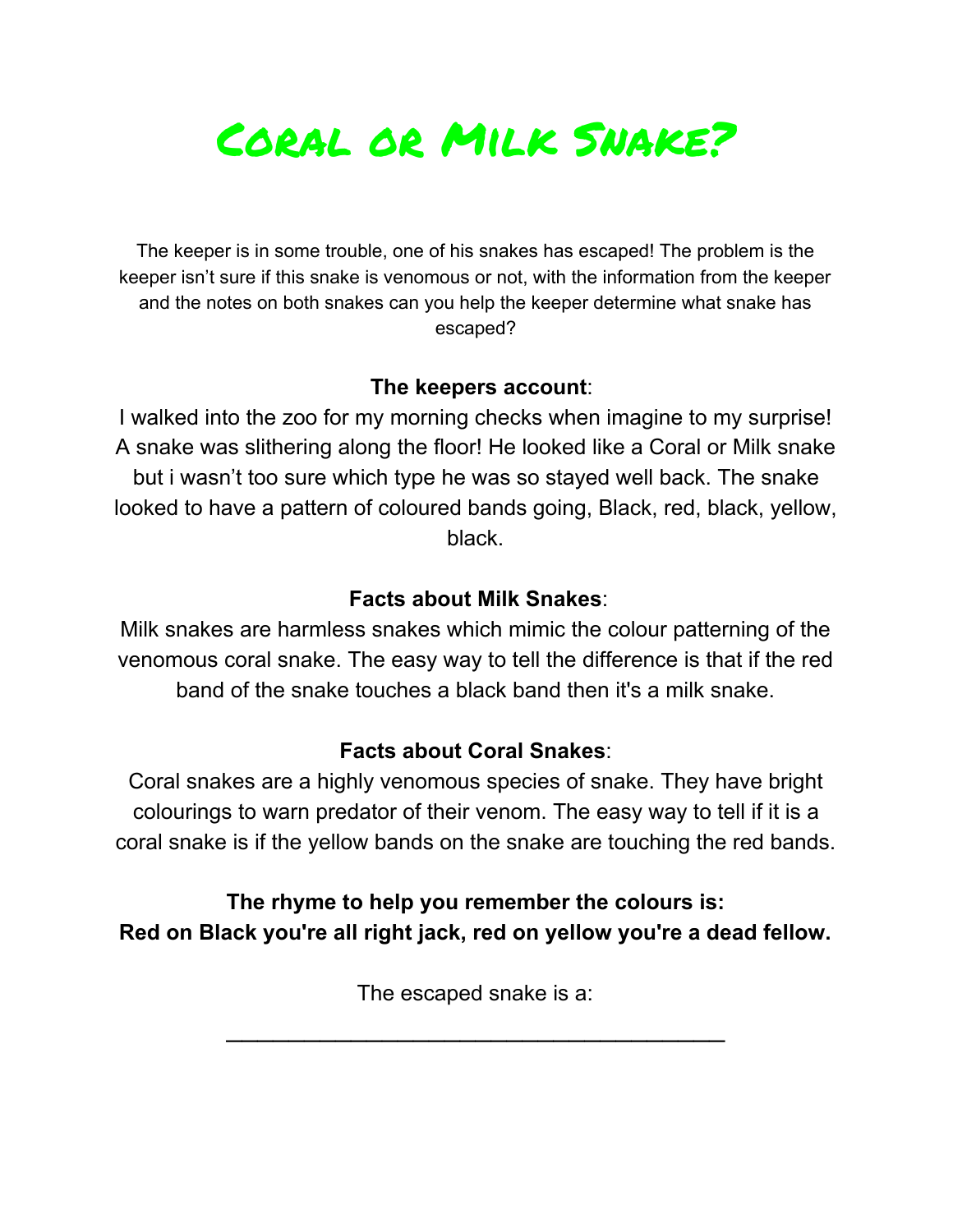

Now that you have identified the snake can you finish off the keepers account on how he caught the snake? You can be as imaginative as you want!

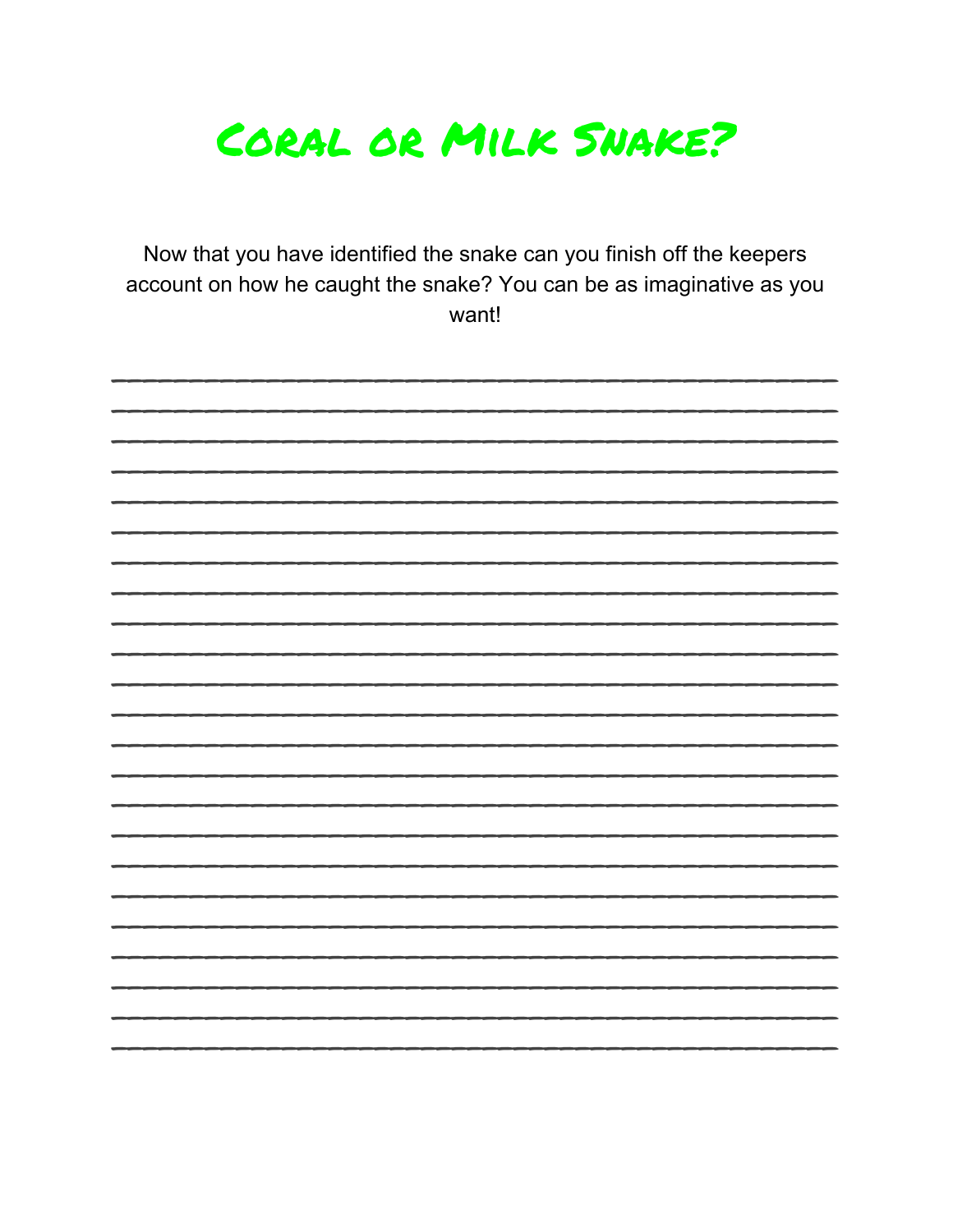

The keeper has been left different times to do different task. The problem is that he can't read clocks so can't tell when he has to do the tasks, can you help by writing the chore under each of the right times on the clock?



Feed Animals: 7:30 Clean Cages: 3:00 Open Shop: 10:15 Mist Cages: 5:45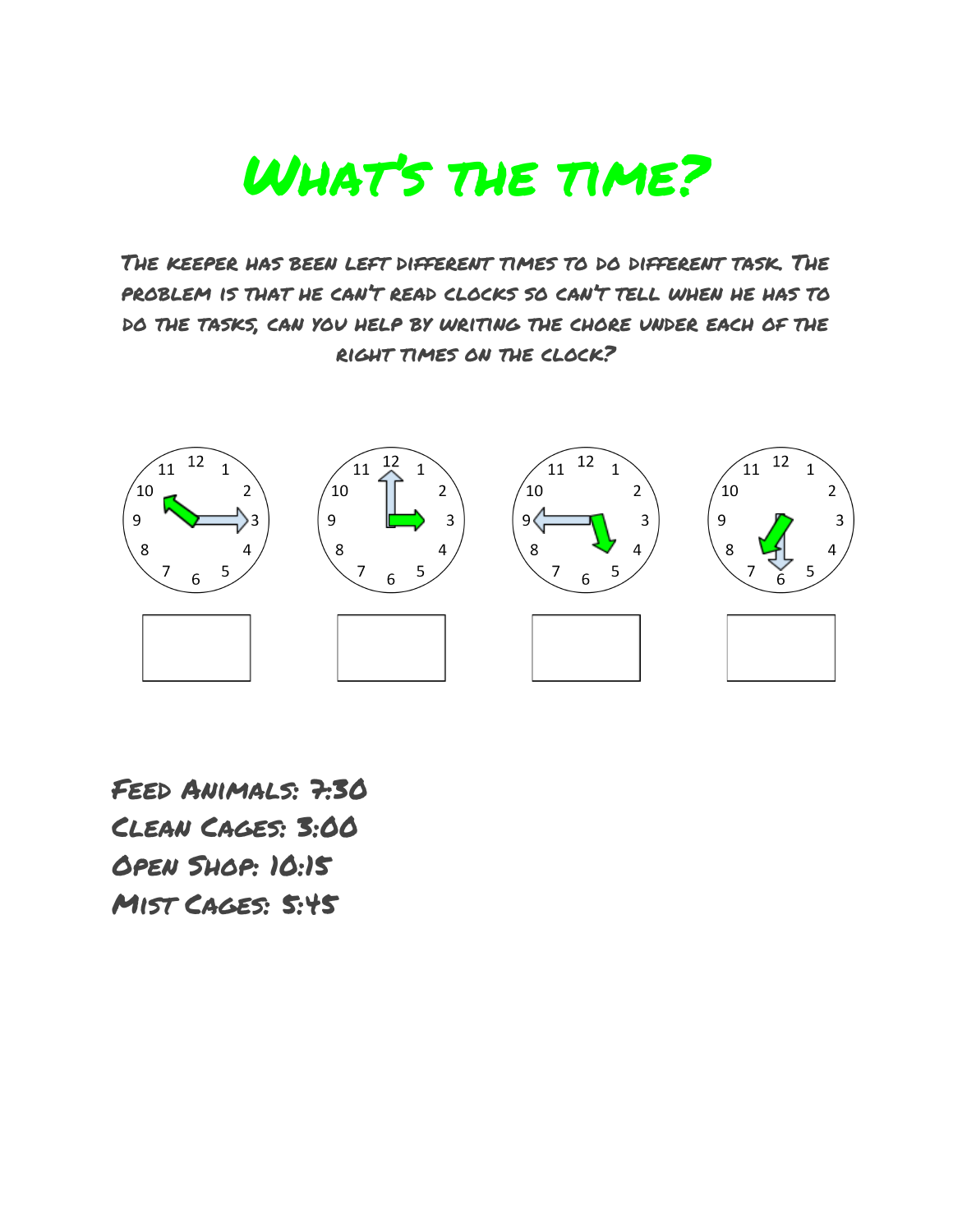# TURTLES

### Colour in the turtle however you want, don't FORGET TO GIVE HIM A FACE!